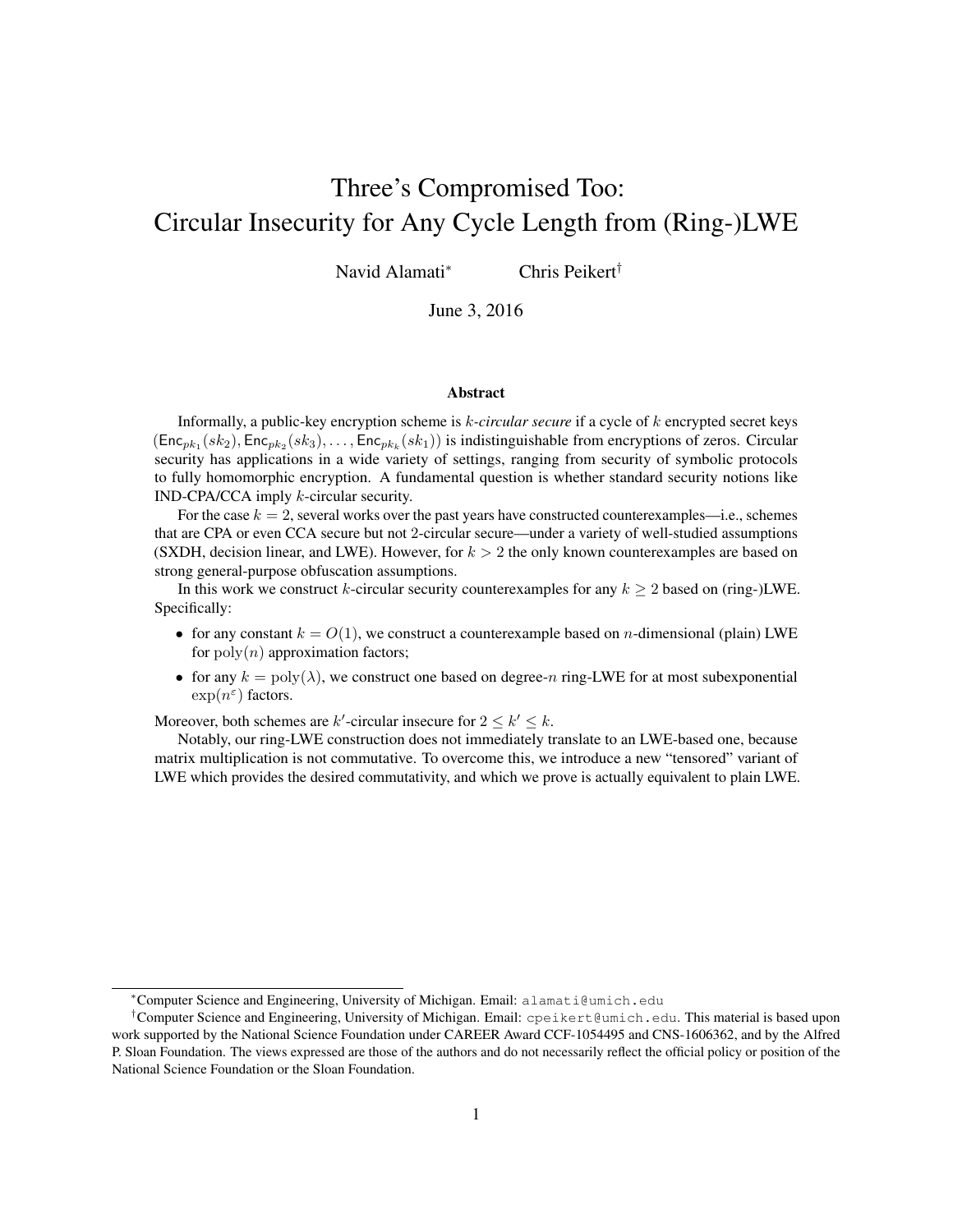# 1 Introduction

Classical security definitions for encryption, like semantic security [\[GM82\]](#page-18-0), only consider messages that the *attacker itself* can generate. In certain contexts, however, a system must encrypt *secret keys*, which are unknown to the attacker, under corresponding public keys. Prominent examples of this include the anonymous credential scheme of Camenisch and Lysyanskaya [\[CL01\]](#page-18-1), methods for proving the computational soundness of symbolic protocols [\[ABHS05\]](#page-17-0), password managers and disk encryption utilities, and Gentry's "bootstrapping" technique for obtaining (unbounded) fully homomorphic encryption [\[Gen09b,](#page-18-2) [Gen09a\]](#page-18-3).

For these reasons, the notions of *circular* and, more generally, *key-dependent message (KDM)* security have attracted much attention in recent years. Informally, a public-key cryptosystem is k-circular secure if an *encryption cycle* ( $Enc_{pk_1}(sk_2)$ ,  $Enc_{pk_2}(sk_3)$ , . . . ,  $Enc_{pk_k}(sk_1)$ ) is indistinguishable from encryptions of "junk" messages. KDM security considers a broader setting in which (adversarially specified) functions of the secret keys may be encrypted under any of the public keys.

Early positive results on circular/KDM security go back to Black *et al.* [\[BRS02\]](#page-18-4) and [\[CL01\]](#page-18-1), who proposed KDM-secure schemes in the random oracle model. Several years later, Boneh *et al.* [\[BHHO08\]](#page-17-1) were the first to give a cryptosystem in the standard model with a proof of KDM-security (for affine functions) under a well-studied assumption, namely, Decision Diffie-Hellman (DDH). This was soon followed by constructions based on the learning with errors (LWE) [\[ACPS09\]](#page-17-2) and quadratic residuosity [\[BG10\]](#page-17-3) assumptions; constructions for richer notions like identity-based encryption [\[AP12\]](#page-17-4); and "KDM amplification" transforms that extended the class of functions far beyond affine ones [\[BHHI10,](#page-17-5) [BGK11,](#page-17-6) [MTY11,](#page-18-5) [App11\]](#page-17-7).

Despite all this progress, a very basic yet still unresolved question about circular/KDM security especially in light of the fact that almost all the systems cited above are *specially designed* to obtain it—is:

#### *Do classical security notions like IND-CPA or IND-CCA imply* k*-circular security?*

For  $k = 1$  there are trivial counterexamples, but for  $k \ge 2$  the question is much more interesting, and has been studied extensively in recent years. To date there is a significant gap between what is known for the cases  $k = 2$  and  $k > 2$ .

**The case**  $k = 2$ . In this setting there are several negative results based on well-studied assumptions. The first counterexamples were presented by Acar *et al.* [\[ABBC10\]](#page-17-8) and Cash *et al.* [\[CGH12\]](#page-18-6), who respectively gave schemes that are CPA secure but *not* 2-circular secure, and schemes that are CPA/CCA secure but not even *weakly* two-circular secure. (Weak circular security refers to the secrecy of other encrypted messages in the presence of an encryption cycle.) In both works, CPA/CCA security was under the SXDH assumption for groups with asymmetric bilinear pairings.

Most recently, Bishop *et al.* [\[BHW15\]](#page-18-7) gave additional counterexamples for  $k = 2$ , based on the decision linear and LWE assumptions. In addition, they introduced the useful notion of a *cycle tester*, which simplifies and modularizes the construction of counterexamples. For example, they showed how to combine a k-cycle tester with any CPA/CCA-secure cryptosystem to obtain CPA/CCA-secure schemes that are not k-circular secure. (However, all their *concrete* cycle testers were for  $k = 2$ .)

**The case**  $k > 2$ . For larger values of k, the relationship between CPA/CCA and circular security remained open for many years. Intuitively, constructing a counterexample for this case is more difficult because encryption must set up a relation among  $k$  ciphertexts that can be efficiently detected; bilinear maps make this possible for  $k = 2$ , but seem less useful for  $k > 2$ . Indeed, the only negative results are two recent concurrent and independent works of Koppula *et al.* [\[KRW15\]](#page-18-8) and Marcedone and Orlandi [\[MO14\]](#page-18-9), which used strong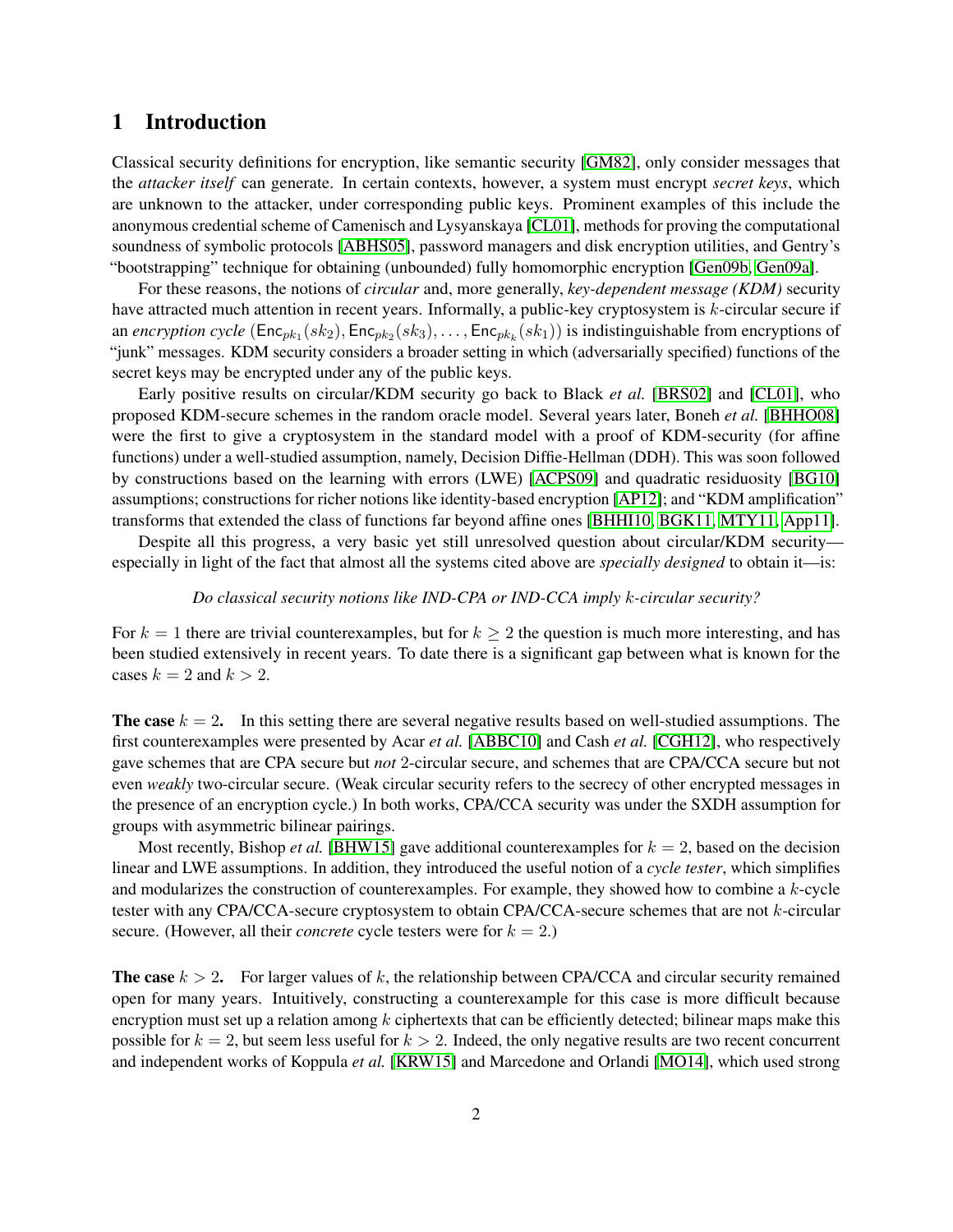*obfuscation* assumptions to construct, for any k, encryption schemes that are CPA secure but k-circular insecure. More specifically, the counterexample in [\[KRW15\]](#page-18-8) is based on indistinguishability obfuscation (iO) for arbitrary circuits (e.g., the candidate construction proposed in  $[GGH<sup>+</sup>13]$  $[GGH<sup>+</sup>13]$ ), whereas  $[MO14]$  used the even stronger assumption of virtual black box (VBB) obfuscation for a certain large enough class of functions. (Later, following [\[KRW15\]](#page-18-8), the authors of [\[MO14\]](#page-18-9) refined their scheme to rely only on iO.) Separately, Koppula *et al.* also showed that any k-circular security counterexample can be generically transformed into one that is not even *weakly* circular secure, because an encryption cycle implicitly reveals all the secret keys.

In summary, for  $k = 2$  we have circular-security counterexamples under a reasonably wide variety of well-studied assumptions, whereas for  $k > 2$  the available evidence is weaker, since it is based on the more speculative assumption that secure iO exists. In particular, up to this point we do not have a candidate iO scheme with a proof of security under simple, plausible, and concrete assumptions. This stands in contrast to well-studied problems like those relating to bilinear pairings or (ring-)LWE, the latter of which are provably hard assuming the *worst-case* hardness of certain lattice problems [\[Reg05,](#page-19-0) [Pei09,](#page-18-11) [BLP](#page-18-12)<sup>+</sup>13, [LPR10\]](#page-18-13).

# 1.1 Contributions

Our main contributions are k-circular security counterexamples, for *any*  $k \ge 2$ , based on the LWE [\[Reg05\]](#page-19-0) and ring-LWE [\[LPR10\]](#page-18-13) assumptions. We stress that these are the first circular security counterexamples for  $k > 2$  that do not rely on general-purpose obfuscation assumptions. More specifically, we prove the following two main theorems (in what follows,  $\lambda$  denotes the security parameter):

**Informal Theorem 1.** *For any*  $poly(\lambda)$ *-bounded*  $k \geq 2$ *, there exists (in the common random string model)* a k-cycle tester based on ring-LWE in degree- $n$  rings for  $\tilde{O}(nk)^{O(k)}$  approximation factors. Moreover, it is also a  $k'$ -cycle tester for  $2 \leq k' \leq k$ .

As example parameterizations, for any constant  $k = O(1)$  we obtain a k-cycle tester based on  $poly(n)$ approximation factors, which are conjectured to offer  $2^{\tilde{\Omega}(n)}$  hardness. For arbitrary  $k = \text{poly}(\lambda)$ , we can obtain a k-cycle tester based on subexponential  $2^{n^{\epsilon}}$  factors for any desired constant  $\epsilon > 0$ , by letting  $n =$  $\tilde{\Omega}(\lambda^{c/\varepsilon})$  be a sufficiently large polynomial in  $\lambda$ . For such factors, ring-LWE is conjectured to offer  $2^{\tilde{\Omega}(n^{1-\varepsilon})} \geq$  $2^{\Omega(\lambda)}$  hardness.

**Informal Theorem 2.** For any constant  $k \geq 2$ , there exists (in the common random string model) a k-cycle tester based on plain LWE in n dimensions for  $n^{O(k^2)}$  approximation factors. Moreover, it is also a k'-cycle *tester for*  $2 \leq k' \leq k$ .

We emphasize that unlike many lattice-based cryptographic schemes, the ring-LWE-based cycle tester from our first theorem does *not* appear to "mechanically" translate to plain LWE, so additional ideas are needed to prove our second theorem. In brief, this is because the ring-LWE problem is usually defined over a *commutative* ring, whereas in the plain LWE setting, the corresponding ring of n-by-n matrices is not commutative (see Section [1.2](#page-3-0) below for further details). To overcome this obstacle, we introduce a new variant of LWE that we call *tensored LWE*, and prove that it is equivalent to plain LWE for corresponding parameters. We note, however, that this technique limits the solution to *constant* (but arbitrary)  $k = O(1)$ , because it induces key sizes that are exponential in  $k$ .

Finally, by combining our cycle testers with appropriate (ring-)LWE-based CPA/CCA-secure encryption schemes [\[Reg05,](#page-19-0) [GPV08,](#page-18-14) [MP12\]](#page-18-15) using the generic transformations given in [\[KRW15,](#page-18-8) [BHW15\]](#page-18-7), we immediately obtain CPA/CCA-secure cryptosystems that are  $k$ -circular insecure, and (in the CPA-secure case) for which an encryption cycle even reveals all the encrypted secret keys.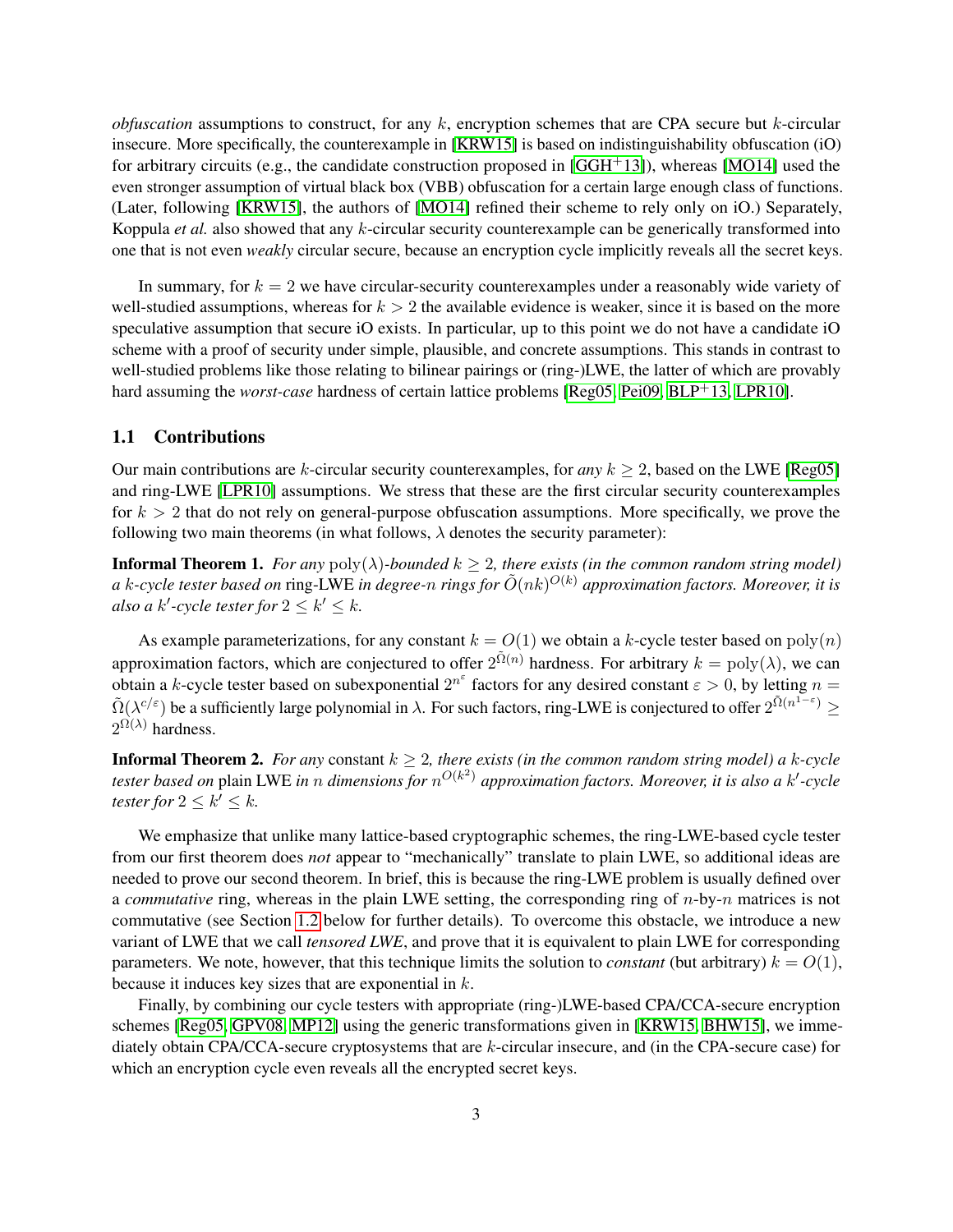Recent related work. In a concurrent and independent work, Koppula and Waters [\[KW16\]](#page-18-16) also constructed a k-cycle tester for arbitrary (a priori bounded) k based on plain LWE; it can be easily adapted to ring-LWE using standard transformations. Like ours, their construction uses "telescoping products," but the exact way in which these are used to detect cycles differs significantly—in particular, their construction does not need secret keys to commute under multiplication (see Section [1.2](#page-3-0) below for further details). This yields different simplicity and efficiency profiles for the schemes. Specifically, our *ring-LWE* scheme has public keys, secret keys, and ciphertexts that are all an  $\Omega(n)$  factor smaller than in the ring-LWE version of their scheme, and is arguably technically simpler and more direct. However, their *plain-LWE* construction can handle any *polynomial* cycle length  $k = \text{poly}(\lambda)$ , whereas our plain-LWE construction is restricted to any constant  $k = O(1)$  due to an  $n^k$  factor in our key and ciphertext lengths, which arises from our "tensored" form of plain LWE that yields commuting secrets. In addition, their scheme does not use a common random string, whereas ours does.

#### <span id="page-3-0"></span>1.2 Techniques

Here we give an overview of our constructions and proof techniques. To start, we give a brief exposition of the LWE-based two-cycle tester from [\[BHW15\]](#page-18-7). We recall that a  $k$ -cycle tester is a relaxed form of encryption scheme that does not require a decryption algorithm; it only requires an efficient algorithm that reliably detects when a k-tuple of ciphertexts forms an encryption cycle.

In the two-cycle tester from [\[BHW15\]](#page-18-7), a secret key is the randomness used to generate a uniformly random matrix  $S \in \mathbb{Z}_q^{n \times m}$  along with a "trapdoor"  $T_S$ , using the GenTrap algorithm from, e.g., [\[MP12\]](#page-18-15). The matrix S is interpreted as a matrix of *LWE secrets*, and the public key is the LWE instance  $(A, B \approx S^t A)$  for a uniformly random  $\mathbf{A} \in \mathbb{Z}_q^{n \times m}$ .

To encrypt under a public key  $(A, B)$ , we interpret the message as randomness for GenTrap, thereby generating some S with trapdoor  $T_{\hat{S}}$ . We then choose a random short integer vector r, let  $v = Ar$ , and output the two-component ciphertext

$$
\left(\, {\bf x} \leftarrow \hat{\bf S}^{-1}[{\bf v}] \, , \, {\bf u} = {\bf B}{\bf r} \approx {\bf S}^t{\bf A}{\bf r} = {\bf S}^t{\bf v} \,\right) \in \mathbb{Z}^m \times \mathbb{Z}_q^m.
$$

Here  $x \leftarrow \hat{S}^{-1}[v]$  denotes using the trapdoor  $T_{\hat{S}}$  to randomly sample a short solution to  $\hat{S}x = v$  without revealing any information about  $T_{\hat{S}}$ , e.g., using a discrete Gaussian distribution [\[GPV08\]](#page-18-14). (This is used in the proof of IND-CPA security.) Notice that x is a short integer vector, whereas u is "large."

Now consider an encryption cycle for two keys, which consists of ciphertexts

$$
(\mathbf{x}_i = \mathbf{S}_{1-i}^{-1}[\mathbf{v}_i], \mathbf{u}_i \approx \mathbf{S}_i^t \mathbf{v}_i)
$$

for  $i \in \{0, 1\}$ , where  $S_i$  is the (secret) matrix produced by GenTrap using the *i*th secret key as randomness. Because the  $x_i$  are short, we have

$$
\langle \mathbf{u}_0, \mathbf{x}_1 \rangle = \mathbf{u}_0^t \cdot \mathbf{x}_1 \approx \mathbf{v}_0^t \mathbf{S}_0 \cdot \mathbf{S}_0^{-1}[\mathbf{v}_1] = \mathbf{v}_0^t \cdot \mathbf{v}_1 = \langle \mathbf{v}_0, \mathbf{v}_1 \rangle \langle \mathbf{u}_1, \mathbf{x}_0 \rangle = \mathbf{u}_1^t \cdot \mathbf{x}_0 \approx \mathbf{v}_1^t \mathbf{S}_1 \cdot \mathbf{S}_1^{-1}[\mathbf{v}_0] = \mathbf{v}_1^t \cdot \mathbf{v}_0 = \langle \mathbf{v}_1, \mathbf{v}_0 \rangle.
$$

Because the inner product is commutative, testing whether  $\langle \mathbf{u}_0, \mathbf{x}_1 \rangle \approx \langle \mathbf{u}_1, \mathbf{x}_0 \rangle$  (mod q) will therefore detect a two-cycle. (For ordinary ciphertexts, the approximation is unlikely to hold, because the inner products are essentially uniform and independent.)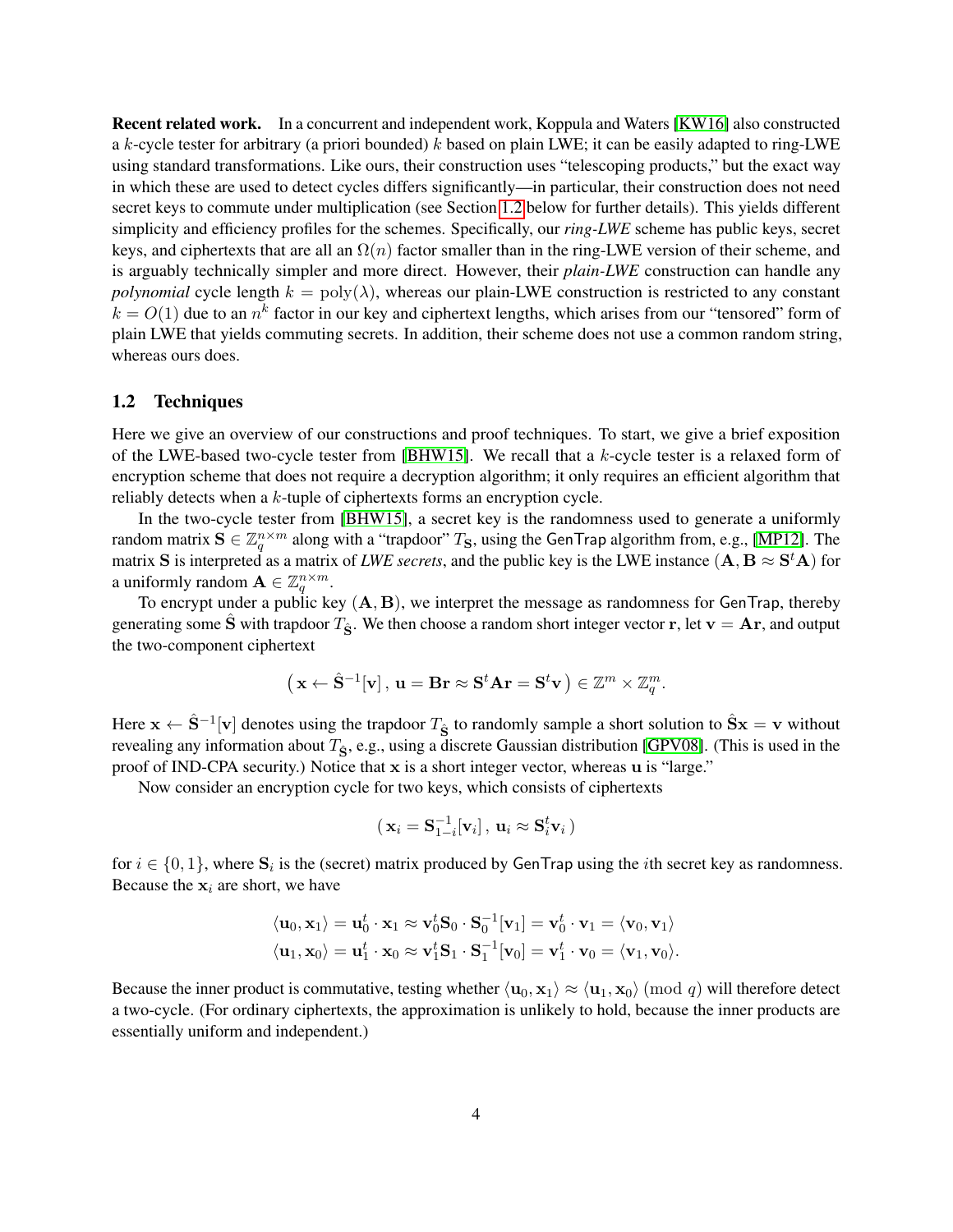#### 1.2.1 Challenges Beyond Two-Cycles

Generalizing the above construction to work for cycle lengths larger than two comes with several technical challenges. One is that there does not appear to be an appropriate generalization of the inner product  $\langle \cdot, \cdot \rangle$ to three or more vectors. However, a promising idea is to replace v with a *matrix* V of many columns, and likewise replace x with  $X \leftarrow \hat{S}^{-1}[V]$ , so that  $\hat{S} \cdot X = V$ . Then for, say, a 3-cycle, if we could somehow arrange for  $V_i = Z_i \cdot S_i$  for some  $Z_i$ , we would have the "telescoping product"

$$
\begin{aligned} \mathbf{U}_0^t \cdot \mathbf{X}_1 \cdot \mathbf{X}_2 &= \mathbf{V}_0^t \cdot \mathbf{S}_0 \cdot \mathbf{S}_0^{-1}[\mathbf{V}_1] \cdot \mathbf{X}_2 \\ &= \mathbf{S}_0^t \cdot \mathbf{Z}_0^t \cdot \mathbf{Z}_1 \cdot \mathbf{S}_1 \cdot \mathbf{S}_1^{-1}[\mathbf{V}_2] \\ &= \mathbf{S}_0^t \cdot \mathbf{Z}_0^t \cdot \mathbf{Z}_1 \cdot \mathbf{Z}_2 \cdot \mathbf{S}_2, \end{aligned}
$$

and similarly for  $U_1 \cdot X_2 \cdot X_0$ . Unfortunately, we do not see any way to generate  $V_i = Z_i \cdot S_i$  in the encryption algorithm, because  $S_i$  is *secret* (it can only be obtained from the *i*th secret key). Alternatively, we might try to obtain a more "LWE-like" *approximation*  $V_i \approx Z_i \cdot S_i$  using the public key, but then the above equations *do not even hold approximately*, because  $V_0$  is "large" and hence amplifies the errors too much.

#### 1.2.2 Our Solution

With the above attempt in mind, we take a different and arguably simpler approach to LWE-based cycle testers, which resolves both of the difficulties identified above. Our approach is easiest to understand in the ring setting first. For concreteness, define  $R = \mathbb{Z}[X]/(X^n + 1)$  for n a power of two, and define  $R_q = R/qR = \mathbb{Z}_q[X]/(X^n + 1)$  for a suitably large modulus q.

As in [\[BHW15\]](#page-18-7), a secret key in our system is the randomness used by (a ring variant of) GenTrap to produce a row vector  $\mathbf{a} \in R_q^m$  with a trapdoor  $T_{\mathbf{a}}$ . However, here we simply take a to be the *public* key, rather than using it as a vector of ring-LWE secrets.

To encrypt under public key a, as in [\[BHW15\]](#page-18-7) we interpret the message as randomness for GenTrap to obtain an  $\hat{\bf a} \in R_q^m$  and trapdoor  $T_{\hat{\bf a}}$ . We then choose an  $s \in R$  from the ring-LWE error distribution, let  $\mathbf{b} \approx s \cdot \mathbf{a} \in R_q^m$  (where the approximation hides ring-LWE errors), and output the ciphertext

$$
\mathbf{C} \leftarrow \hat{\mathbf{a}}^{-1}[\mathbf{b}] \in R^{m \times m},
$$

where  $\hat{a}^{-1}[b]$  uses  $T_{\hat{a}}$  to randomly sample a short matrix C over R such that  $\hat{a} \cdot C = b$ . Notice that in contrast with [\[BHW15\]](#page-18-7), the ciphertext is just one short matrix—it does not contain any "large" components, which will be important for cycle testing.

Consider now an encryption cycle of, say, three secret keys, which consists of ciphertexts

$$
\mathbf{C}_i \leftarrow \mathbf{a}_{i-1}^{-1}[\mathbf{b}_i], \quad \mathbf{b}_i \approx s_i \cdot \mathbf{a}_i
$$

for each  $i \in \mathbb{Z}_3$  (where the subscript arithmetic is modulo three). We then have the telescoping product

$$
\mathbf{a}_2 \cdot \mathbf{C}_0 \cdot \mathbf{C}_1 \cdot \mathbf{C}_2 = \mathbf{a}_2 \cdot \mathbf{a}_2^{-1} [\mathbf{b}_0] \cdot \mathbf{C}_1 \cdot \mathbf{C}_2
$$
  
\n
$$
\approx s_0 \cdot \mathbf{a}_0 \cdot \mathbf{a}_0^{-1} [\mathbf{b}_1] \cdot \mathbf{C}_2
$$
  
\n
$$
\approx s_0 \cdot s_1 \cdot \mathbf{a}_1 \cdot \mathbf{a}_1^{-1} [\mathbf{b}_2]
$$
  
\n
$$
\approx s_0 \cdot s_1 \cdot s_2 \cdot \mathbf{a}_2,
$$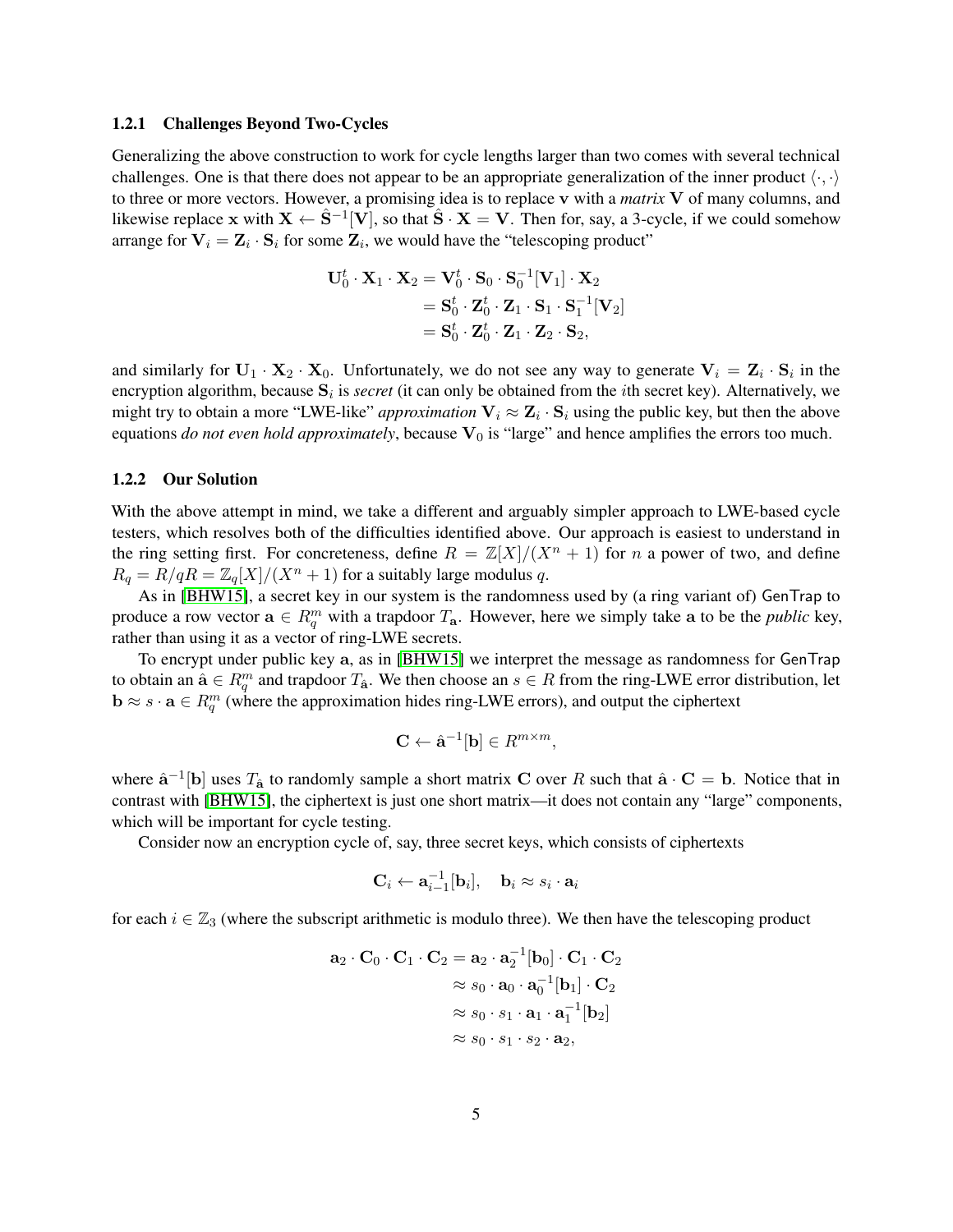where the approximations hold because all the  $s_i$  and  $C_i$  are short. Similarly,

$$
\mathbf{a}_0 \cdot \mathbf{C}_1 \cdot \mathbf{C}_2 \cdot \mathbf{C}_0 \approx s_1 \cdot s_2 \cdot s_0 \cdot \mathbf{a}_0.
$$

Now because the ring  $R$  is commutative, the above right-hand sides are almost identical, except for the different public keys  $a_0$ ,  $a_2$ . But this issue is easily addressed: the GenTrap algorithm comes in a version that takes a vector over  $R_q$  as a public parameter, and outputs an a having that vector as its *prefix*. Therefore, our cycle tester just checks whether the first entries of the above products (corresponding to the common prefix of  $a_0, a_2$  are approximately equal. More precisely, the difference should be smaller than some bound that depends on the maximum cycle length  $k$  we want to be able to detect; this induces our choice of the modulus q. Finally, notice that the tester also works equally well for cycles of length  $k'$  for  $2 \leq k' \leq k$ .

#### 1.2.3 Adapting to Plain LWE

There is a standard mechanical translation of cryptosystems from ring-LWE to plain LWE, which replaces every uniformly random  $a \in R_q$  with a uniformly random matrix  $\mathbf{A} \in \mathbb{Z}_q^{n \times n}$ , and every error term  $s \in R$ with a matrix  $S \in \mathbb{Z}^{n \times n}$  whose entries are drawn independently from the LWE error distribution. However, when this translation is applied to the above scheme, it is easy to see that the cycle tester does not work, because the error matrices  $S_i$  are unlikely to commute with each other under multiplication.

We resolve this difficulty by introducing a new *tensoring* technique that guarantees commutativity. (We believe that the technique will find additional applications.) The central fact we use is that the tensor product of square n-dimensional matrices obeys the following special case of the *mixed-product property*:

$$
\mathbf{S}_1 \otimes \mathbf{S}_2 = (\mathbf{S}_1 \otimes \mathbf{I}_n) \cdot (\mathbf{I}_n \otimes \mathbf{S}_2) = (\mathbf{I}_n \otimes \mathbf{S}_2) \cdot (\mathbf{S}_1 \otimes \mathbf{I}_n) \in \mathbb{Z}^{n^2 \times n^2}.
$$

In particular, the matrices  $S_1 \otimes I_n$  and  $I_n \otimes S_2$  commute under multiplication. (Naturally, the above equations generalize to the tensor product of any  $k > 2$  matrices.)

We apply the above facts in our plain-LWE cycle tester as follows. When encrypting to the *i*th public key, we use an LWE secret matrix

$$
\mathbf{S}'_i = \underbrace{\mathbf{I}_n \otimes \cdots \otimes \mathbf{I}_n}_{i \text{ terms}} \otimes \mathbf{S}_i \otimes \underbrace{\mathbf{I}_n \otimes \cdots \otimes \mathbf{I}_n}_{k-i-1 \text{ terms}} \in \mathbb{Z}^{n^k \times n^k},
$$

where  $S_i \in \mathbb{Z}^{n \times n}$  has entries drawn from the error distribution. By the above, these  $S_i$  all commute with each other under multiplication, allowing us to conclude that (certain entries of) the telescoping products are approximately equal. Also notice that it is not necessary for all the  $S_i$  to appear in the final product, so the same cycle tester also detects  $k'$ -cycles for  $2 \leq k' \leq k$ .

In order for all this to work, the public key matrices  ${\bf A}_i$  must have  $n^k$  rows, which is why our construction is limited to constant  $k = O(1)$ . Of course, it is not immediately obvious whether LWE is actually hard for such highly structured secret matrices  $S_i'$ . Fortunately, we prove that this form of the problem is *equivalent* to  $n$ -dimensional LWE with the same error distribution, up to a polynomial factor in the number of samples given to the attacker. Known worst-case hardness theorems for LWE are essentially agnostic to the number of samples, so the reduction's lossiness in this respect is of little concern.

# 2 Preliminaries

For a positive integer t we let  $[t] = \{0, \ldots, t-1\}$ . The primary security parameter is denoted  $\lambda$ .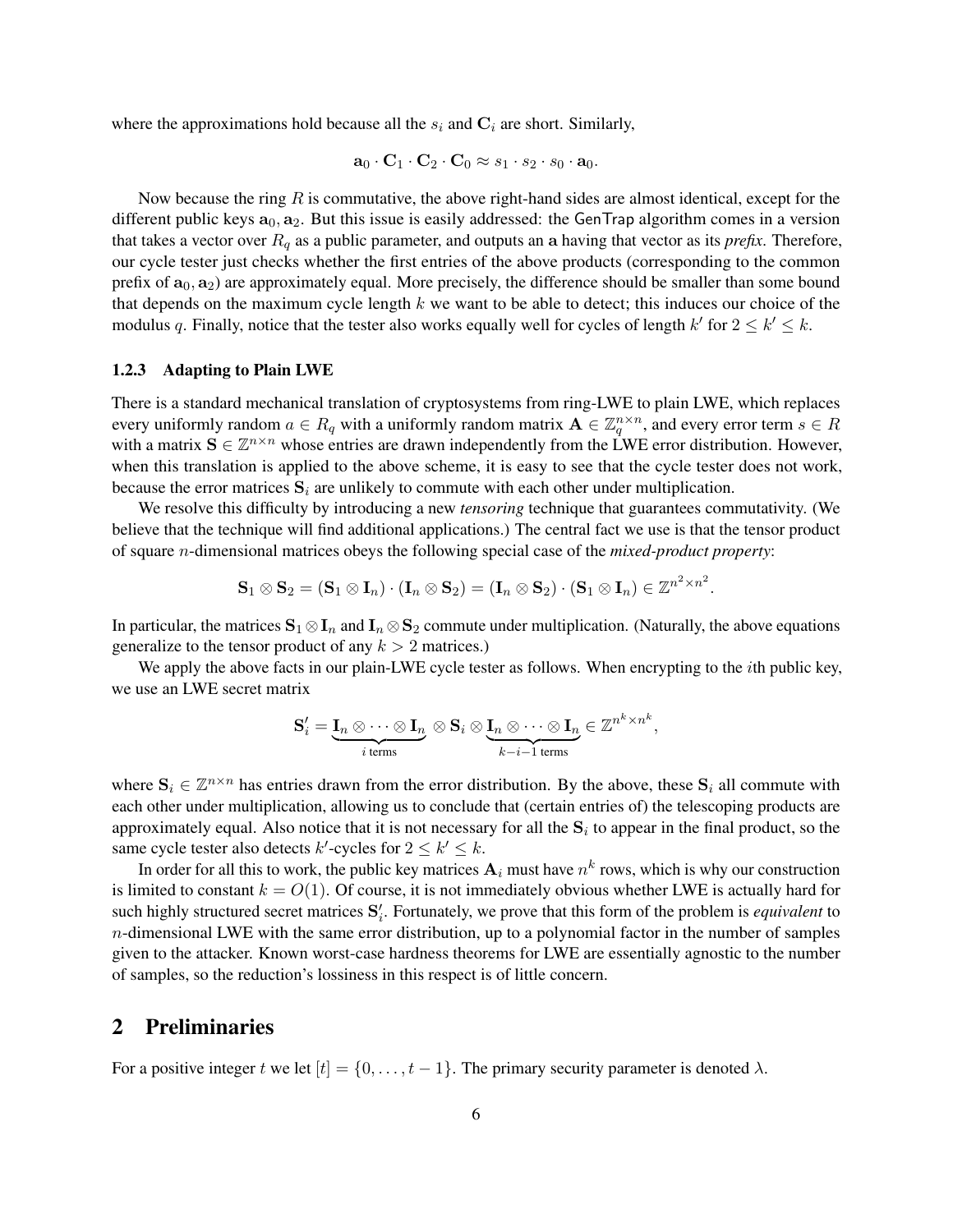**Tensor products.** The *tensor* (or *Kronecker*) product  $A \otimes B$  of an  $m_1$ -by- $n_1$  matrix A with an  $m_2$ -by- $n_2$ matrix B, both over a common ring R, is the  $m_1m_2$ -by- $n_1n_2$  block matrix consisting of  $m_2$ -by- $n_2$  blocks, whose  $(i, j)$ th block is  $a_{i,j} \cdot \mathbf{B}$ , where  $a_{i,j}$  denotes the  $(i, j)$ th entry of **A**. Equivalently, we can view **A**  $\otimes$  **B** as having rows indexed by  $[m_1] \times [m_2]$  and columns indexed by  $[n_1] \times [n_2]$ , where the  $((i_1, i_2), (j_1, j_2))$ th entry is  $a_{i_1,j_1} \cdot b_{i_2,j_2}$ . This corresponds to the previous definition by "flattening" the row and column index sets using the bijection that maps  $(k_1, k_2) \in [\ell_1] \times [\ell_2]$  to  $k_1 \cdot \ell_2 + k_2 \in [\ell_1 \ell_2]$ .

We extensively use the *mixed-product property* of tensor products, which says that

$$
(\mathbf{A}\otimes\mathbf{B})\cdot(\mathbf{C}\otimes\mathbf{D})=(\mathbf{AC})\otimes(\mathbf{BD})
$$

for any matrices A, B, C, D of compatible dimensions. In particular,

$$
(\mathbf{A}\otimes \mathbf{B})=(\mathbf{A}\otimes \mathbf{I}_{height(\mathbf{B})})\cdot (\mathbf{I}_{width(\mathbf{A})}\otimes \mathbf{B})=(\mathbf{I}_{height}(\mathbf{A})\otimes \mathbf{B})\cdot (\mathbf{A}\otimes \mathbf{I}_{width}(\mathbf{B})).
$$

Subgaussians. For analyzing error growth in our schemes it will be convenient to use the notion of *subgaussian* random variables and matrices. We say that a real random variable X (or its distribution) is subgaussian with parameter s if for all  $t \in \mathbb{R}$ , the (scaled) moment-generating function satisfies<sup>[1](#page-6-0)</sup>

$$
\mathbb{E}[\exp(2\pi t X)] \le (1 + \operatorname{negl}(\lambda)) \cdot \exp(\pi s^2 t^2).
$$

More generally, we say that a random matrix (over vector) X is subgaussian with parameter s if  $\mathbf{u}^t\mathbf{X}\mathbf{v}$ is subgaussian with parameter s for all unit vectors  $\bf{u}, \bf{v}$ . It follows immediately from the definitions that a poly( $\lambda$ )-dimensional matrix made up of independent subgaussian entries, or of independent subgaussian rows or columns, with common parameter s is itself subgaussian with parameter s.

The largest singular value, also known as *spectral norm*, of a matrix **X** is defined as  $s_1(\mathbf{X}) :=$  $\max_{\mathbf{u}\neq\mathbf{0}}||\mathbf{X}\mathbf{u}||/||\mathbf{u}||$ . It is clear that the spectral norm is sub-additive and sub-multiplicative:  $s_1(\mathbf{X} + \mathbf{Y}) \leq$  $s_1(X) + s_1(Y)$  and  $s_1(XY) \leq s_1(X) \cdot s_1(Y)$ . We use the following standard fact about subgaussian matrices; see [\[Ver12\]](#page-19-1) for a proof.

<span id="page-6-2"></span>**Proposition 2.1.** For a subgaussian matrix  $\mathbf{X} \in \mathbb{R}^{m \times n}$  with parameter  $s$ , we have  $s_1(\mathbf{X}) \leq s \cdot O(\sqrt{m} + \sqrt{n})$ *except with probability at most*  $2^{-\Omega(m+n)}$ *.* 

## 2.1 Cryptographic Definitions

Here we present some cryptographic definitions. The definition of  $k$ -cycle tester is from [\[BHW15\]](#page-18-7).

**Definition 2.2.** Let  $\Pi = (Setup, Gen, Enc)$  be a public-key encryption scheme (omitting the decryption algorithm) for message space  $\mathcal{M} = \mathcal{M}_{\lambda}$ . We say that  $\Pi$  is **IND-CPA** secure if every efficient adversary  $\mathcal{A}$ has negligible (in  $\lambda$ ) advantage in distinguishing the following two games for  $b \in \{0, 1\}$ :

- 1. Generate  $pp \leftarrow$  Setup $(1^{\lambda})$  and  $(pk, sk) \leftarrow$  Gen $(pp)$ .
- 2. Given  $(pp, pk)$  to A, which outputs a pair of messages  $(m_0, m_1) \in \mathcal{M}^2$ .
- <span id="page-6-0"></span>3. Generate  $c \leftarrow \text{Enc}(pk, m_b)$  and give c to the adversary.

<span id="page-6-1"></span><sup>&</sup>lt;sup>1</sup>We remark that the  $1 + \text{negl}(\lambda)$  factor makes this a slight relaxation of the standard definition of subgaussian; it coincides with the notion of  $negl(\lambda)$ -subgaussian from [\[MP12\]](#page-18-15).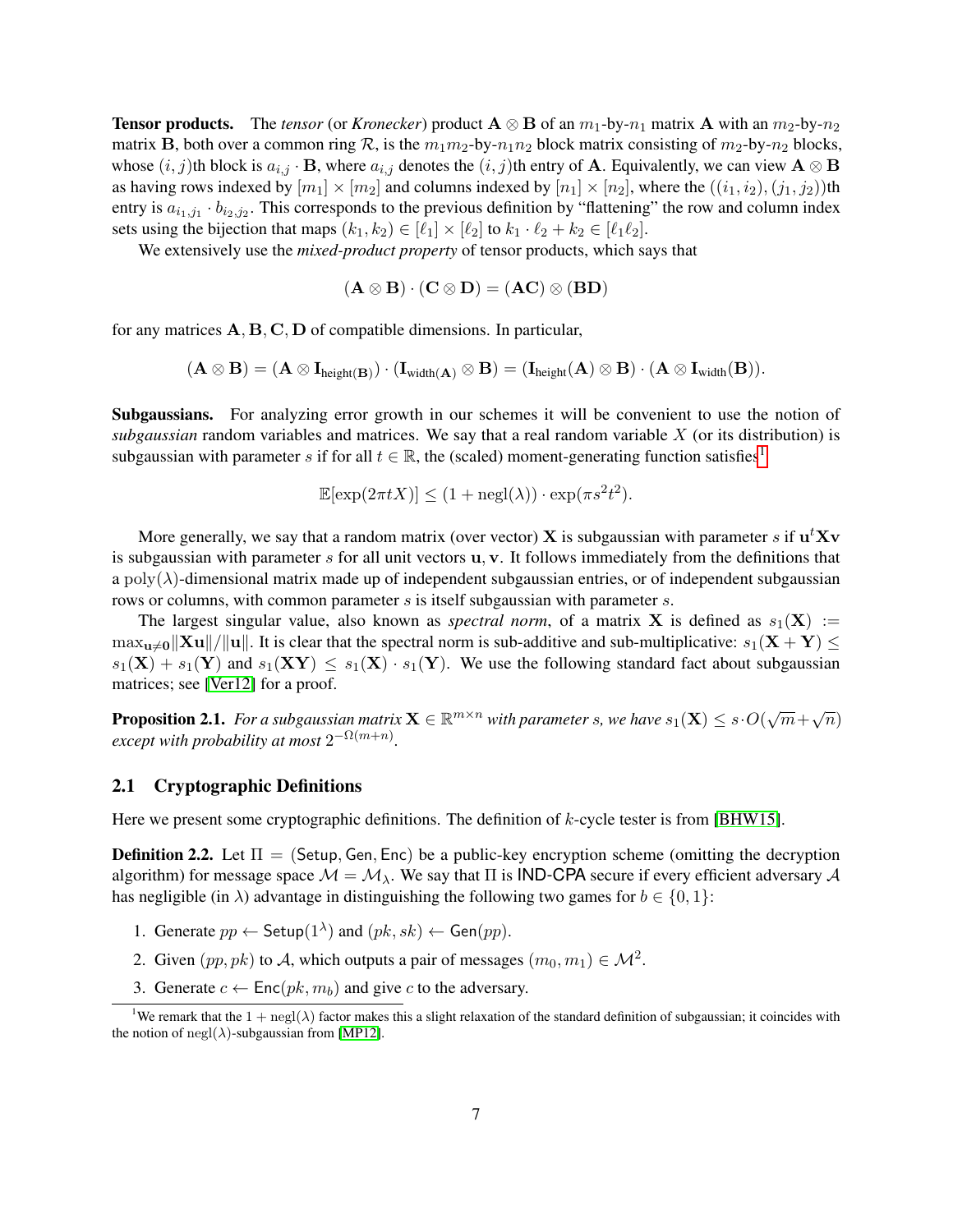**Definition 2.3.** Let  $\Pi = (Setup, Gen, Enc)$  be a public-key encryption scheme (omitting the decryption algorithm) for message space  $\mathcal{M} = \mathcal{M}_{\lambda} \supseteq \mathcal{S}_{\lambda}$ , where  $\mathcal{S}_{\lambda}$  denotes the secret-key space for security parameter  $\lambda$ . We say that  $\Pi$  is IND-CIRC-CPA<sup>k</sup> secure if the following two games are computationally indistinguishable.

- 1. Generate  $pp \leftarrow$  Setup $(1^{\lambda})$  and  $(pk_i, sk_i) \leftarrow$  Gen $(pp)$  for every  $i \in \mathbb{Z}_k$ .
- 2. In Game 0, let  $c_i \leftarrow \text{Enc}(pk_i, sk_{i-1})$  for  $i \in \mathbb{Z}_k$  (where arithmetic in the subscripts is modulo k). In Game 1, let  $c_i \leftarrow \text{Enc}(pk_i, 0)$  for  $i \in \mathbb{Z}_k$  (where  $0 \in \mathcal{M}$  denotes some arbitrary fixed message).
- 3. Output  $(pp, (pk_i)_{i \in \mathbb{Z}_k}, (c_i)_{i \in \mathbb{Z}_k})$ .

**Definition 2.4 (Cycle Tester [\[BHW15\]](#page-18-7)).** Let  $\Gamma$  = (Setup, Gen, Enc, Test) be a tuple of randomized algorithms for which:

- $\Pi$  = (Setup, Gen, Enc) is a public-key encryption scheme for message space  $\mathcal{M} = \mathcal{M}_{\lambda} \supseteq \mathcal{S}_{\lambda}$ ;
- Test $((pk_i, c_i)_{i \in \mathbb{Z}_k})$ , given a tuple of public keys  $pk_i$  and corresponding ciphertexts  $c_i$ , outputs a bit  $b \in \{0, 1\}.$

We say that Γ is a k*-cycle tester* if Π is IND-CPA secure, and if Test has *non-negligible* advantage in the IND-CIRC-CPA<sup>k</sup> game against Π.

## 2.2 Learning With Errors

**Definition 2.5.** For positive integer dimensions  $n, m$ , modulus q, and error distribution  $\chi$  over  $\mathbb{Z}$ , the decision-LWE<sub>n,q, $\chi$ ,m</sub> problem is to distinguish, with non-negligible advantage, between  $(A; b^t = s^t A + e^t)$  where  $\mathbf{A} \leftarrow \mathbb{Z}_q^{n \times m}$ ,  $\mathbf{s} \leftarrow \chi^n$ ,  $\mathbf{e} \leftarrow \chi^m$ , and *uniformly random*  $(\mathbf{A}; \mathbf{b}^t)$  of the same dimensions.<sup>[2](#page-7-0)</sup>

A standard instantiation of LWE is to let  $\chi$  be a *discrete Gaussian* distribution (over  $\mathbb{Z}$ ) with parameter A standard instantiation of EWE is to let  $\chi$  be a discrete Gaussian distribution (over  $\mathbb{Z}$ ) with parameter  $r = 2\sqrt{n}$ , which is known to be subgaussian with parameter  $r$  (see [\[MP12\]](#page-18-15)). For this parameterization, an for any polynomially bounded m, it is known that LWE is at least as hard as *quantumly* approximating certain "short vector" problems on *n*-dimensional lattices, in the worst case, to within  $\tilde{O}(q\sqrt{n})$  factors [\[Reg05\]](#page-19-0). Classical reductions are also known for different parameterizations [\[Pei09,](#page-18-11)  $BLP<sup>+</sup>13$ ].

A standard hybrid argument shows that the *multi-secret* form of LWE—which is to distinguish

$$
\begin{pmatrix}\n\mathbf{A} \\
\mathbf{B} = \mathbf{SA} + \mathbf{E}\n\end{pmatrix} \in \mathbb{Z}_q^{(n+t) \times m}
$$

from uniform, where  $\mathbf{A} \leftarrow \mathbb{Z}_q^{n \times m}$ ,  $\mathbf{S} \leftarrow \chi^{t \times n}$ , and  $\mathbf{E} \leftarrow \chi^{t \times m}$  for some desired  $t, m = \text{poly}(n)$ —is equivalent to the above single-secret version, up to a  $t$  factor loss in the distinguishing advantage.

Tensored form. In this work we rely on another equivalent form of LWE, which we call the *tensored* form. Let  $m, t = \text{poly}(n)$  be as above, and additionally let  $l, r = \text{poly}(n)$  be arbitrary. The problem is to distinguish

$$
\begin{pmatrix} \mathbf{A} \\ \mathbf{B} = (\mathbf{I}_l \otimes \mathbf{S} \otimes \mathbf{I}_r) \cdot \mathbf{A} + \mathbf{E} \end{pmatrix} \in \mathbb{Z}_q^{l(n+t)r \times m}
$$

from uniform, where  $\mathbf{A} \leftarrow \mathbb{Z}_q^{lnr \times m}$ ,  $\mathbf{S} \leftarrow \chi^{t \times n}$ , and  $\mathbf{E} \leftarrow \chi^{ltr \times m}$ .

<span id="page-7-1"></span><span id="page-7-0"></span><sup>&</sup>lt;sup>2</sup>Notice that the coordinates of s are drawn from the error distribution  $\chi$ ; as shown in [\[ACPS09\]](#page-17-2), this form of the problem is equivalent (up to a small difference in m) to the one where  $s \leftarrow \mathbb{Z}_q^n$  is drawn uniformly at random.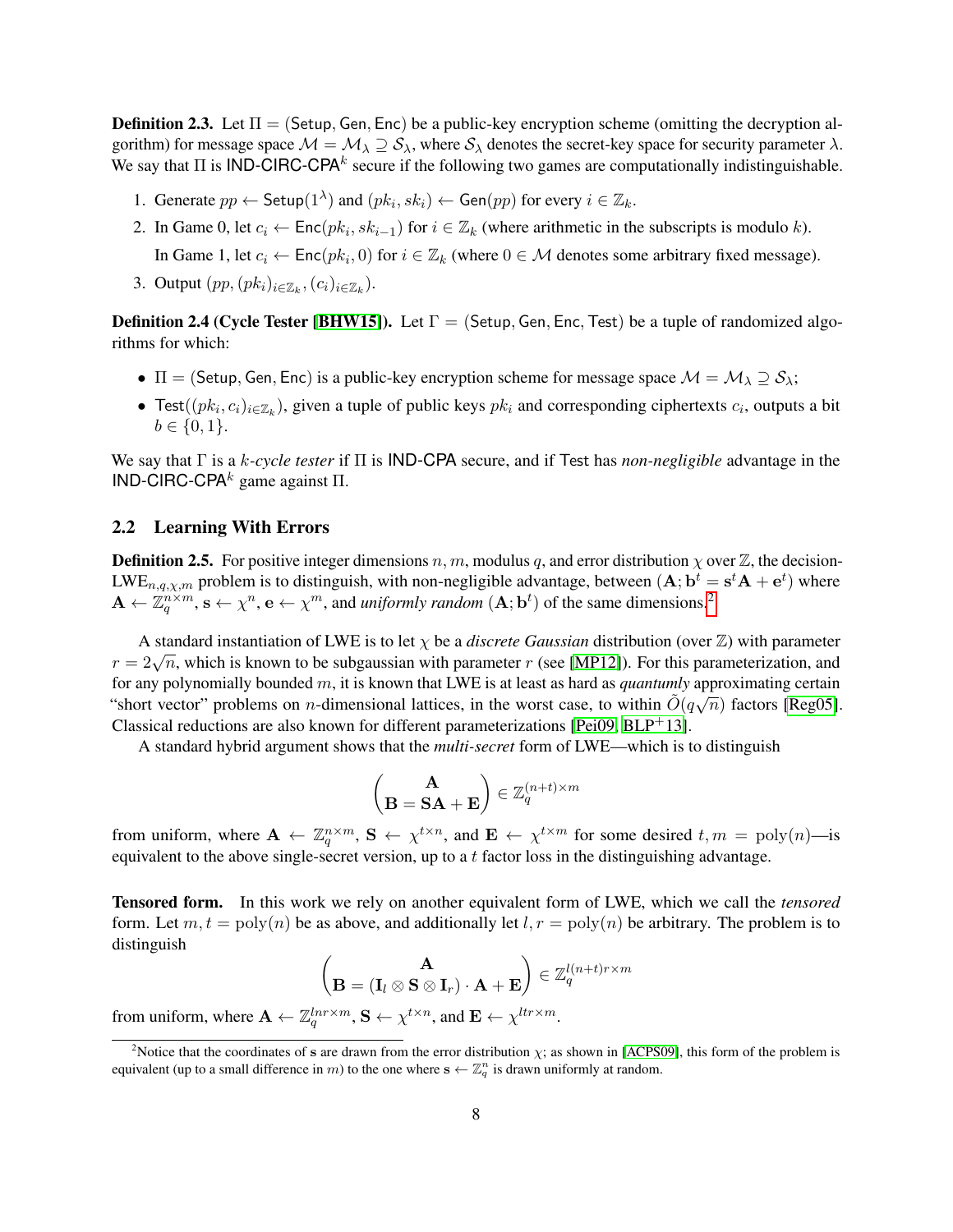Lemma 2.6. *The tensored form of LWE for parameters* n, t, m, l, r *is equivalent to the multi-secret form for the same*  $n$ ,  $t$  *and*  $M = mlr$  *samples.* 

*Proof.* The equivalence follows simply by an appropriate (efficient and reversible) reindexing. Specifically, given a multi-secret instance  $(A; B) \in \mathbb{Z}_q^{(n+t)\times M}$ , we transform it to a tensored instance  $(A'; B') \in$  $\mathbb{Z}_q^{l(n+t)r\times m}$  as follows. For convenience, we construct  $\mathbf{A}'$  by indexing its rows by  $[l]\times[n]\times[r]$  in the standard way, and similarly for  $\mathbf{B}'$ . We partition  $\mathbf{A}$  into m blocks, each consisting of lr columns of dimension n. We arbitrarily index these columns by  $[l] \times [r]$ , and arrange them into a single column indexed by  $[l] \times [n] \times [r]$ in the obvious way; the matrix  $A'$  is made up of these m columns. Similarly, we construct  $B'$  from B by grouping each block of lr columns of dimension t into a single column vector indexed  $[l] \times [t] \times [r]$ . It is easy to see that if  $(A; B)$  is uniformly random, then so is  $(A'; B')$ . Furthermore, by construction and by definition of matrix multiplication it can be verified that if  $B = SA + E$  for some S, E, then  $B' = (I_l \otimes S \otimes I_r) \cdot A' + E'$ , where  $E'$  is obtained from  $E$  in exactly the same way that  $B'$  is obtained from  $B$ . Therefore, the transformation is a tight reduction from the multi-secret to the tensored form. Moreover, the transformation is efficiently reversible, which gives a reduction in the opposite direction.  $\Box$ 

#### 2.3 Lattice Trapdoors

We recall some standard facts about trapdoors and preimage sampling for cryptographic lattices; for full details, see [\[GPV08,](#page-18-14) [MP12\]](#page-18-15). There exist efficient randomized algorithms GenTrap, SampleDom, and SamplePre having the following properties. For any positive integers n, q, there exist suitable  $\bar{m} < m = O(n \log q)$  for which the following hold (the parameters  $n, q, \overline{m}, m$  are implicit inputs to all the algorithms):

- GenTrap $(\bar{\mathbf{A}}; \mathbf{R})$  takes some  $\bar{\mathbf{A}} \in \mathbb{Z}_q^{n \times \bar{m}}$  and random coins  $\mathbf{R} \in \mathcal{R}$  from a certain space  $\mathcal{R}$ , and outputs a matrix  $\mathbf{A} \in \mathbb{Z}_q^{n \times m}$  whose first  $\bar{m}$  columns are  $\bar{A}$ , and for which **R** serves as a "trapdoor."
- SampleDom() outputs a random  $x \in \mathbb{Z}^m$ , drawn from a certain distribution D. For brevity we usually write  $\mathbf{x} \leftarrow D$ .
- For any  $\bar{\mathbf{A}} \in \mathbb{Z}_q^{n \times \bar{m}}$  and  $\mathbf{R} \in \mathcal{R}$  defining  $\mathbf{A}$  as above, and any  $\mathbf{u} \in \mathbb{Z}_q^n$ , SamplePre $(\bar{\mathbf{A}}, \mathbf{R}, \mathbf{u})$  outputs a random  $\mathbf{x} \in \mathbb{Z}^m$  (drawn from a certain distribution) such that  $\mathbf{A}\mathbf{x} = \mathbf{u}$ .

When **A** and **R** are clear from context, we usually write  $A^{-1}[u]$  for the sake of brevity, and because it satisfies the identity  $\mathbf{A} \cdot \mathbf{A}^{-1}[\mathbf{u}] = \mathbf{u}$ . (We stress that  $\mathbf{A}^{-1}[\cdot]$  denotes a *randomized algorithm*, not a formal matrix inverse.)

We extend the above notation column-wise to matrices, i.e.,  $D^{\ell}$  is the distribution over  $\mathbb{Z}^{m\times \ell}$  in which the columns are drawn independently from D, and  $\mathbf{A}^{-1}[\mathbf{B}] \in \mathbb{Z}^{m \times \ell}$  for  $\mathbf{B} \in \mathbb{Z}_q^{n \times \ell}$  applies  $\mathbf{A}^{-1}$  independently to each column of B.

<span id="page-8-0"></span>Proposition 2.7. *The above algorithms satisfy the following statistical properties:*

- <span id="page-8-2"></span>*1. For uniformly random*  $A \leftarrow \mathbb{Z}_q^{n \times m}$  and  $\mathbf{x} \leftarrow D$ , the distribution of  $(A, Ax)$  is within negligible *statistical distance of uniform.*
- <span id="page-8-1"></span>2. For uniformly random  $\bar{A}$  and  $R \leftarrow R$ , the distribution of  $A = \text{Gen} \text{Trap}(\bar{A}, R)$  is within negligible *statistical distance of uniform.*
- *3. For* any  $\overline{A}$  *and* any  $R \in \mathcal{R}$  *defining*  $A = \text{GenTrap}(\overline{A}; R)$ *, the following experiments are within negligible statistical distance:*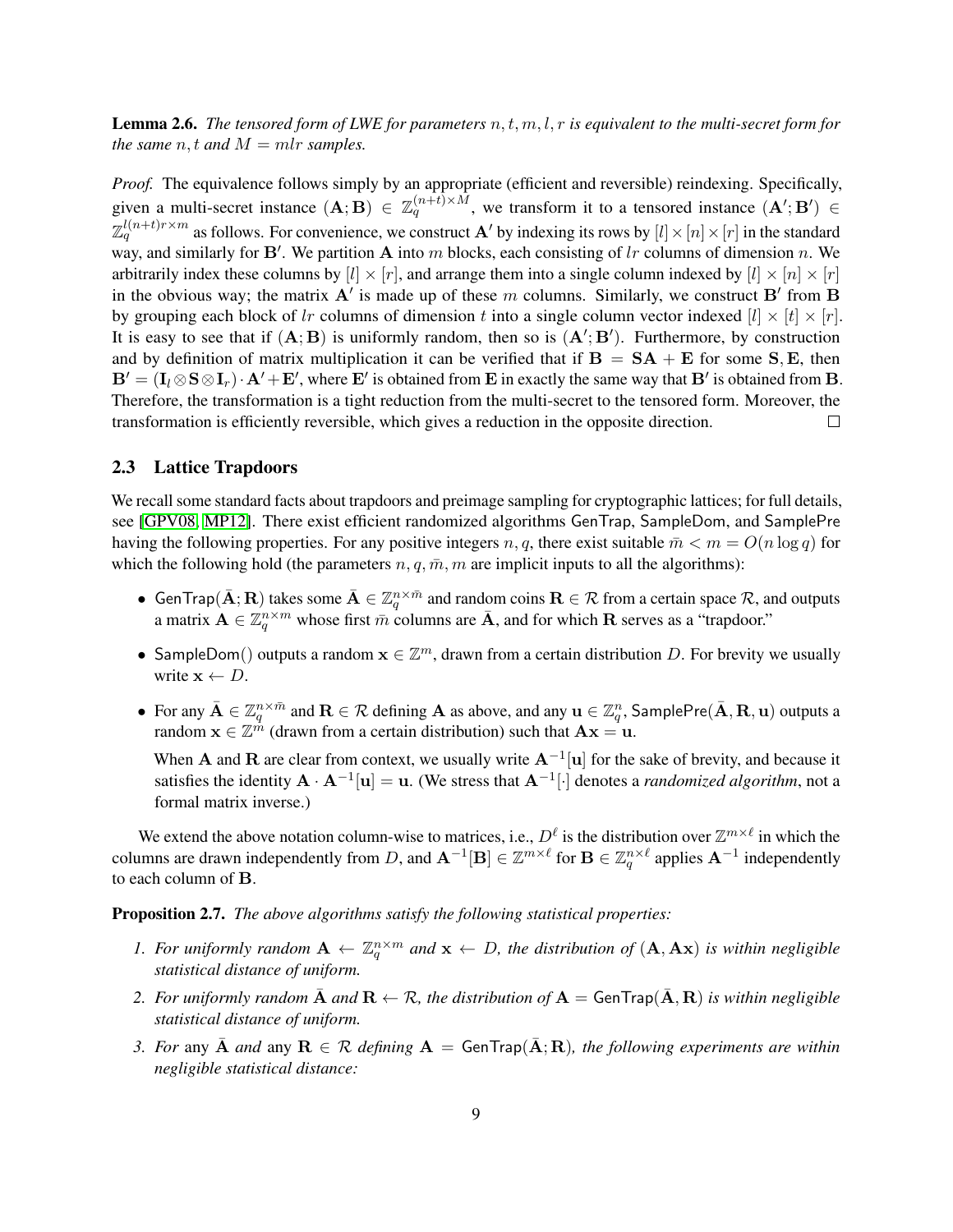- *(a) choose*  $\mathbf{x} \leftarrow D$  *and output*  $(\mathbf{x}, \mathbf{u} = \mathbf{A}\mathbf{x})$ *;*
- *(b) choose uniformly random*  $\mathbf{u} \leftarrow \mathbb{Z}_q^n$ *, let*  $\mathbf{x} \leftarrow \mathbf{A}^{-1}[\mathbf{u}]$ *, and output*  $(\mathbf{x}, \mathbf{u})$ *.*
- <span id="page-9-1"></span><span id="page-9-0"></span>4. For any **A** output by GenTrap (on randomness **R**), and any  $\mathbf{u} \in \mathbb{Z}_q^n$ , the distribution  $\mathbf{A}^{-1}[\mathbf{u}]$  is *subgaussian with parameter*  $\tilde{O}(m) = \tilde{O}(n \log q)$ .

*Remark 2.8.* We emphasize that Item [3](#page-9-0) of Proposition [2.7](#page-8-0) applies for *any* (possibly adversarial) choice of the trapdoor R, which is needed in our application because the trapdoor will indeed be provided by the adversary. Fortunately, the GenTrap and SamplePre algorithms described in [\[MP12\]](#page-18-15) can easily be instantiated to satisfy this property. In brief, this is GenTrap produces a short random matrix  $\mathbf{R} \in \mathcal{R}$  as the trapdoor, and SamplePre works for any Gaussian parameter exceeding a certain  $\Theta(s_1(\mathbf{R}))$  bound. By defining R to be, say, the set of all binary matrices of appropriate dimensions, we ensure that  $s_1(\mathbf{R}) \le m$  for *every*  $\mathbf{R} \in \mathcal{R}$ , while also satisfying Item [2](#page-8-1) via the leftover hash lemma.

#### 2.4 The Ring Setting

Here we provide some background on rings, their geometry, and ring-LWE; then we recall analogous facts about trapdoors in the ring setting. For more details see [\[LPR10,](#page-18-13) [MP12\]](#page-18-15). (This material is only used for our ring-LWE construction in Section [4,](#page-14-0) and may be safely skipped.)

For simplicity, we work in the 2nth cyclotomic ring  $R := \mathbb{Z}[X]/(X^n + 1)$  for n a power of two. (However, all of our results can be adapted to arbitrary cyclotomics using the techniques from [\[LPR13\]](#page-18-17).) The *canonical* √ *embedding*  $\sigma: R \to \mathbb{C}^n$  maps  $r \in R$  to  $(\sigma_i(r))_{i \in \mathbb{Z}_{2n}^*}$ , where  $\sigma_i(r) = r(\omega^i)$  and  $\omega = \exp(\pi \sqrt{-1}/n) \in \mathbb{C}$ is the principal complex 2nth root of unity. (Notice that this definition is agnostic to the choice of  $\mathbb{Z}[X]$ representative of  $r \in \mathbb{Z}[X]/(X^n + 1)$ , which makes it "canonical.")

We use the canonical embedding to endow R with a geometry. Specifically, for a ring element  $r \in R$ we define  $||r|| := ||\sigma(r)||$  and  $||r||_{\infty} := ||\sigma(r)||_{\infty}$ . We extend the norm notation to vectors and matrices by defining  $\|\mathbf{x}\| = (\sum_i \|x_i\|^2)^{1/2}$  for any vector x over R, and  $\|\mathbf{X}\|_{\infty} = \max \|x_{i,j}\|_{\infty}$  for any vector or matrix X over R. Finally, we define the *spectral norm* of X as

$$
s_1(\mathbf{X}) := \sup_{\mathbf{u} \neq \mathbf{0}} \lVert \mathbf{X} \mathbf{u} \rVert / \lVert \mathbf{u} \rVert,
$$

where the supremum is taken over all nonzero vectors (of appropriate dimension) over R. Clearly, the spectral norm is sub-additive and sub-multiplicative:  $s_1(X + Y) \leq s_1(X) + s_1(Y)$  and  $s_1(XY) \leq s_1(X) \cdot s_1(Y)$ . The following standard fact relates the spectral and  $\ell_{\infty}$  norms.

<span id="page-9-2"></span>**Proposition 2.9.** For any matrix  $\mathbf{E} \in R^{l \times k}$  we have  $s_1(\mathbf{E}) \leq \sqrt{\frac{2}{l}}$  $lk \cdot \|\mathbf{E}\|_{\infty}$ .

The following standard fact bounds the coefficients of a ring element  $r \in R$  by its  $\ell_{\infty}$  norm.

<span id="page-9-3"></span>**Proposition 2.10.** For a ring element  $r \in R$ , let  $r = \sum_{j=0}^{n-1} r_j \cdot X^j \in \mathbb{Z}[X]$  for  $r_j \in \mathbb{Z}$  denote its canonical *representative (with respect to the standard power basis of R). Then*  $r_j \le ||r||_{\infty}$  *for every j.* 

#### 2.4.1 Ring-LWE

For an integer q, define  $R_q := R/qR = \mathbb{Z}_q[X]/(X^n + 1)$ .

**Definition 2.11.** Let  $\chi$  be an error distribution over R. The decision-RLWE<sub>R,q, $\chi$ , $m$ </sub> problem is to distinguish, with non-negligible advantage, between  $(a, b = s \cdot a + e) \in R_q^m \times R_q^m$  where  $a \leftarrow R_q^m$ ,  $s \leftarrow \chi$ ,  $e \leftarrow \chi^m$ , and *uniformly random* (a; b) of the same dimensions.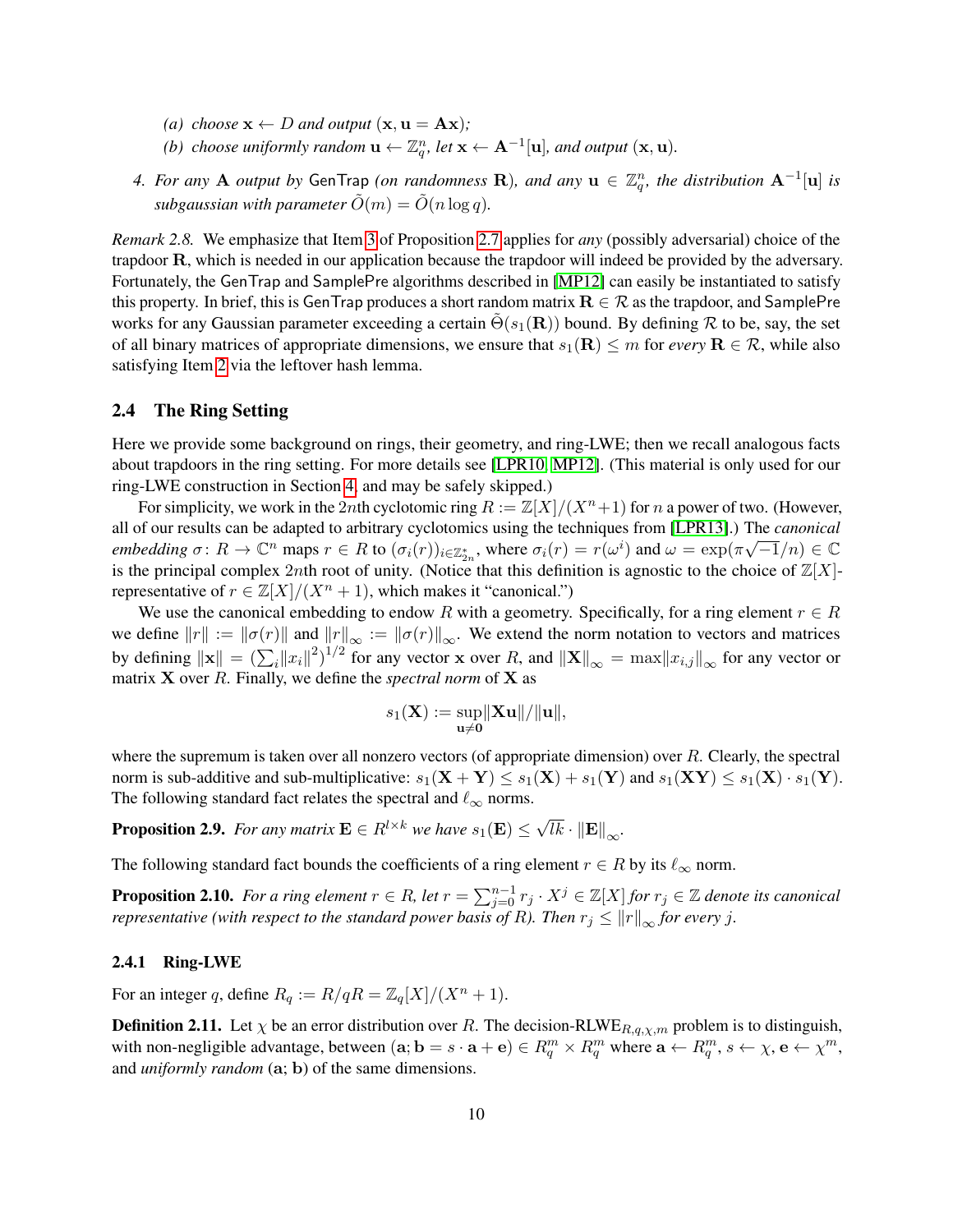For appropriate parameters, decision-RLWE problem is (quantumly) at least as hard as the  $(q \cdot \text{poly}(n, m))$ approximate shortest vector problem on *any* ideal lattice in R, i.e., in the worst case [\[LPR10\]](#page-18-13). The standard error distribution for which this theorem applies is a sufficiently wide discrete Gaussian distribution  $\chi$  over R, for which

<span id="page-10-3"></span>
$$
\Pr_{e \leftarrow \chi} [\|e\|_{\infty} > n^c] = \text{negl}(n) \tag{2.1}
$$

for some universal constant  $c > 1$ .

## 2.4.2 Trapdoors

Similarly to the plain setting, there are efficient randomized algorithms GenTrap, SampleDom, and SamplePre having the following properties. For any modulus q, there exist suitable  $\bar{m} < m = O(\log q)$  for which the following hold (the parameters  $R, q, \overline{m}, m$  are implicit inputs to all the algorithms):

- GenTrap $(\bar{\bf a};{\bf R})$  takes some  $\bar{\bf a}\in R^{\bar{m}}_q$  and random  ${\bf R}\in\cal R$  from a certain space  $\cal R$ , and outputs a vector  $\mathbf{a} \in R_q^m$  whose first  $\bar{m}$  components are  $\bar{\mathbf{a}}$ , and for which **R** serves as a "trapdoor."
- SampleDom() outputs a random column vector  $x^t \in R^m$ , drawn from a certain distribution D. For brevity we usually write  $\mathbf{x}^t \leftarrow D$ .
- For any  $\bar{\mathbf{a}} \in R^{\bar{m}}_q$  and  $\mathbf{R} \in \mathcal{R}$  defining a as above, and any  $u \in R_q$ , SamplePre $(\bar{\mathbf{a}}, \mathbf{R}, u)$  outputs a random column vector  $x^t \in R^m$  (drawn from a certain distribution) such that  $a \cdot x^t = u$ .

We usually write  $a^{-1}[u]$  for the sake of brevity, and because it satisfies the identity  $a \cdot a^{-1}[u] = u$ . Moreover,  $D^{l}$  is the distribution over  $R^{m \times l}$  in which the columns are drawn independently from D. The notation  $\mathbf{a}^{-1}[\mathbf{v}] \in R_q^{m \times l}$ , where  $\mathbf{v} \in R_q^l$ , applies  $\mathbf{a}^{-1}$  to each component of  $\mathbf{v}$  independently.

The following proposition follows by a standard adaptation of "plain" trapdoor constructions (e.g., [\[MP12\]](#page-18-15)) to the ring setting, and by the regularity lemma for rings given in [\[LPR13\]](#page-18-17).

<span id="page-10-1"></span>Proposition 2.12. *The above algorithms satisfy the following statistical properties:*

- <span id="page-10-5"></span>1. For uniformly random  $\mathbf{a} \leftarrow R_q^m$  and  $\mathbf{x}^t \leftarrow D$ , the distribution of  $(\mathbf{a},\mathbf{a}\cdot \mathbf{x}^t)\in R^{m+1}$  is within negligible *statistical distance of uniform.*
- <span id="page-10-0"></span>2. For uniformly random  $\bar{a}$  and  $R \leftarrow R$ , the distribution of  $a = GenTrap(\bar{a}, R)$  is within negligible *statistical distance of uniform.*
- *3. For* any  $\bar{a}$  *and* any  $R \in \mathcal{R}$  *defining*  $a = \text{GenTrap}(\bar{a}; R)$ *, the following experiments are within negligible statistical distance:*
	- (a) *choose*  $\mathbf{x}^t \leftarrow D$  *and output*  $(\mathbf{x}, u = \mathbf{a} \cdot \mathbf{x}^t)$ ;
	- *(b) choose uniformly random*  $u \leftarrow R_q$ *, let*  $\mathbf{x}^t \leftarrow \mathbf{a}^{-1}[u]$ *, and output*  $(\mathbf{x}, u)$ *.*
- <span id="page-10-4"></span><span id="page-10-2"></span>*4. There exists a universal constant*  $c > 1$  *such that, for any* a *output by* GenTrap *(on randomness*  $\mathbb{R}$ *), and for any*  $u \in R_q$ *,*

$$
\Pr\left[\left\|\mathbf{a}^{-1}[u]\right\|_{\infty} > n^c\right] = \operatorname{negl}(n).
$$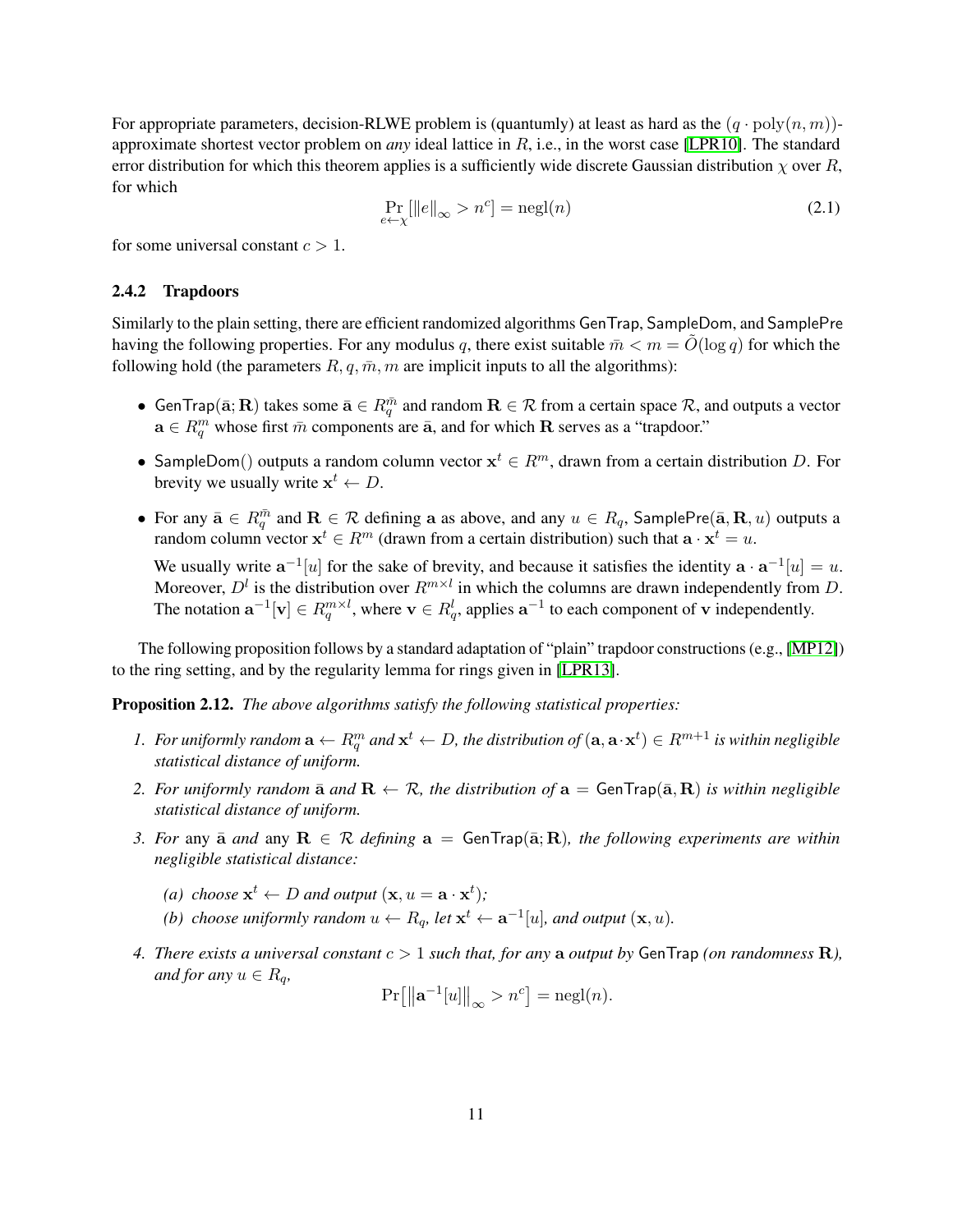# 3 LWE-Based Construction

In this section we construct, for any constant  $k \geq 2$ , a k-cycle tester that is IND-CPA secure based on the conjectured hardness of (plain) LWE, appropriately parameterized. The scheme involves the following parameters:

- $N := n^k$  for a positive integer n, an integer modulus q, and an error distribution  $\chi$  over  $\mathbb{Z}$ , where  $n, q, \chi$  are the parameters of the underlying LWE problem. For concreteness, we use the standard LWE error distribution  $\chi$ , which is subgaussian with parameter  $O(\sqrt{n})$ .
- $\overline{M} < M = O(N \log q)$ , where  $\overline{M}$ , M are the dimensions associated with GenTrap for N, q.
- The secret-key and message spaces are both the randomness/trapdoor space  $R$  of GenTrap when given an N-by- $\overline{M}$  input.

Finally, each key is uniquely and arbitrarily identified with some  $i \in \mathbb{Z}_k = \{0, \ldots, k-1\}$ , which is provided to the key-generation algorithm. The tester is defined as follows.

- Setup(): output a uniformly random  $\bar{\mathbf{A}} \leftarrow \mathbb{Z}_q^{N \times \bar{M}}$ .
- Gen $(i, \bar{A})$ : let  $A_i =$  GenTrap( $\bar{A}$ ;  $R_i$ ) for  $R_i \leftarrow R$ , and output  $(i, A_i)$  as the public key and the trapdoor  $\mathbf{R}_i$  as the secret key.

Recall from Proposition [2.7](#page-8-0) that the first  $\bar{M}$  columns of  $A_i$  are  $\bar{A}$ , and that  $A_i$  is negligibly far from uniform over the random choice of  $\bar{\mathbf{A}}$  and  $\mathbf{R}_i$ .

• Enc $((i, A_i), R \in \mathcal{R})$ : let  $A = \text{GenTrap}(\bar{A}; R)$ , so that R is a trapdoor for A. Choose an LWE secret matrix  $S_i \leftarrow \chi^{n \times n}$  and an error matrix  $\mathbf{E}_i \leftarrow \chi^{N \times M}$ , and output the ciphertext matrix

<span id="page-11-0"></span>
$$
\mathbf{C} \leftarrow \mathbf{A}^{-1}[\mathbf{S}'_i \cdot \mathbf{A}_i + \mathbf{E}_i] \in \mathbb{Z}^{M \times M},
$$
  
where  $\mathbf{S}'_i = (\mathbf{I}_{n^i} \otimes \mathbf{S}_i \otimes \mathbf{I}_{n^{k-i-1}}) \in \mathbb{Z}^{N \times N}.$ 

(The  $A^{-1}$  operation is performed using trapdoor  $R$ .)

• Test $((A_i, C_i)_{i \in \mathbb{Z}_k})$ : given public key matrices  $A_i$  and ciphertexts  $C_i$ , check whether

$$
(\mathbf{A}_{k-1}\cdot\mathbf{C}_0\cdot\mathbf{C}_1\cdots\mathbf{C}_{k-1}-\mathbf{A}_0\cdot\mathbf{C}_1\cdots\mathbf{C}_{k-1}\cdot\mathbf{C}_0)\cdot\bar{\mathbf{I}}\in(-q/4,q/4)^{N\times\bar{M}}\pmod{q},\qquad(3.1)
$$

where  $\bar{\mathbf{I}} = \begin{pmatrix} \mathbf{I}_{\bar{M}} \\ \mathbf{0} \end{pmatrix} \in \mathbb{Z}^{M \times \bar{M}}$ . (Notice that  $\mathbf{A}_i \cdot \bar{\mathbf{I}} = \bar{\mathbf{A}}$  for every *i*, which we use in the analysis below.)

*Remark 3.1.* In Equation [\(3.1\)](#page-11-0), the choice of products appearing in the difference is not special; the difference between any two products  $A_i \cdot C_{i+1} \cdot C_{i+2} \cdots C_i$  for distinct values of  $i \in \mathbb{Z}_k$  would work equally well.

<span id="page-11-2"></span>*Remark 3.2.* The number and order of ciphertexts in an encryption cycle is also not too important. The Test algorithm naturally generalizes to work on any  $k'$  public keys and ciphertexts indexed by an ordered set  $S \subseteq \mathbb{Z}_k$ , for  $2 \leq k' \leq k$ . We simply take the difference of two products  $A_i \cdot \prod_{j \in S} C_j$  for two distinct i, where the order of indices j cyclically follows the order of S and ends with  $j = i$ .

In the remainder of this section we prove the following theorem:

<span id="page-11-1"></span>**Theorem 3.3.** For any constant  $k \geq 2$  and a sufficiently large  $q = \tilde{O}(n^{3(k^2-1)/2})$ , the above scheme is a  $k'$ -cycle tester for  $2 \leq k' \leq k$ , assuming the hardness of decision-LWE<sub>n,q, $\chi$ , $M \cdot n^{k-1}$ .</sub>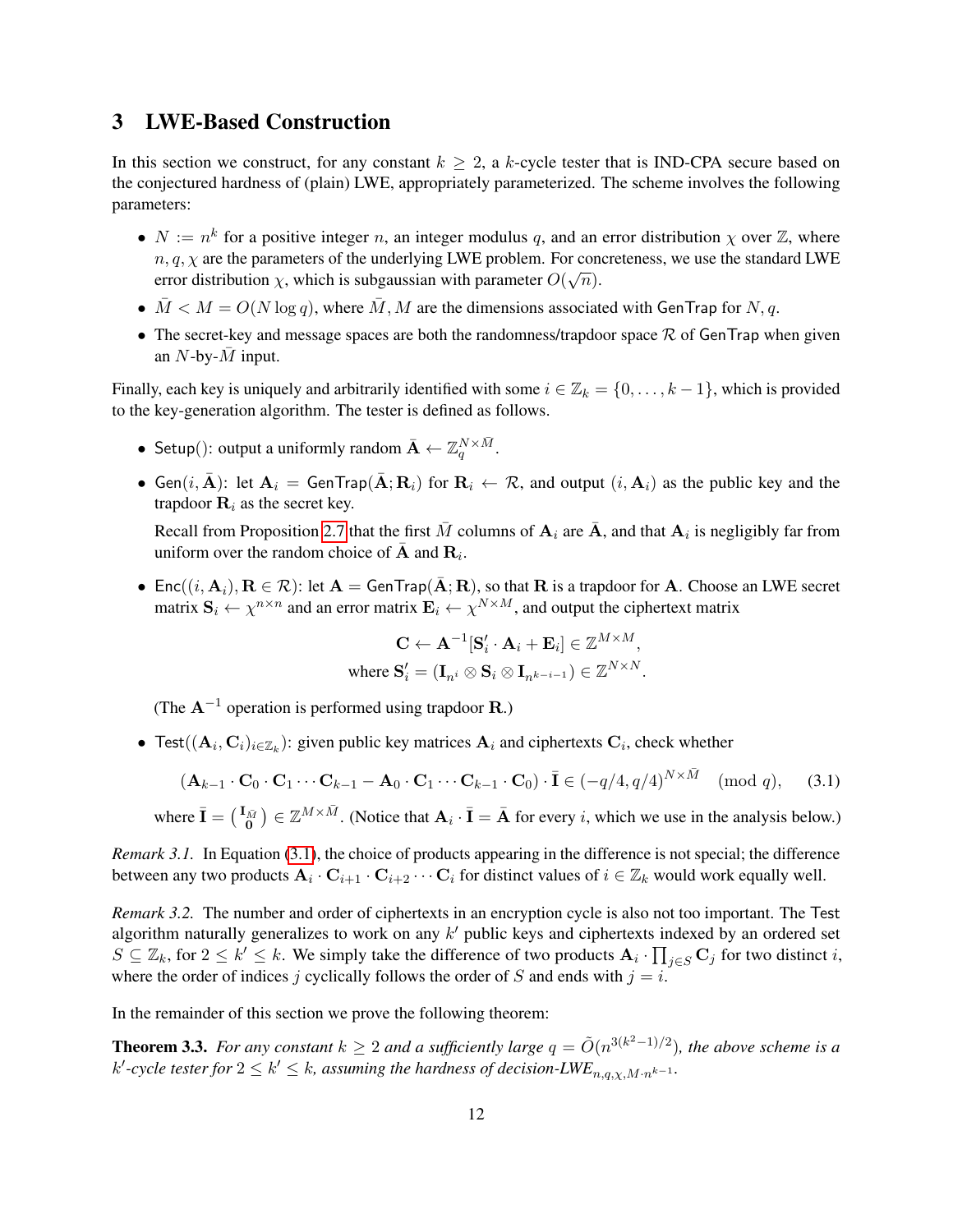Recall that the LWE instantiation from Theorem [3.3](#page-11-1) is at least as hard as (quantumly) approximating certain lattice problems on *n*-dimensional lattices, in the worst case, to within  $\tilde{O}(n^{3k^2/2-1}) = \text{poly}(n)$ factors, which is conjectured to be exponentially hard in  $n$ .

In Section [3.1](#page-12-0) below we prove IND-CPA security, in Section [3.2](#page-12-1) we show that Test almost always accepts on an encryption cycle, and in Section [3.3](#page-14-1) we show that Test almost never accepts on a non-cycle. Together these prove Theorem [3.3.](#page-11-1)

## <span id="page-12-0"></span>3.1 Security

<span id="page-12-2"></span>Lemma 3.4. *The tuple* (Setup, Gen, Enc) *is IND-CPA secure under the LWE assumption from Theorem [3.3.](#page-11-1)*

*Proof.* We consider the following sequence of hybrid experiments, showing that adjacent hybrids are indistinguishable (either computationally or statistically), and that the last one does not depend on the adversary's choice of challenge message, which proves the claim. For simplicity, assume that the adversary names some target identity  $i \in \mathbb{Z}_k$  at the start of the IND-CPA game. (The proof easily adapts to the case where the adversary adaptively chooses  $i$  after seeing all the public keys.)

- **Hybrid 1:** Here the matrix  $A_i \in \mathbb{Z}_q^{N \times M}$  in the public key is generated uniformly at random, instead of by GenTrap. By Item [2](#page-8-1) of Proposition [2.7,](#page-8-0) this experiment is statistically indistinguishable from the real IND-CPA game.
- **Hybrid 2:** Here the matrix  $B_i \in \mathbb{Z}_q^{N \times M}$  given as input to the  $A^{-1}$  operation is chosen uniformly at random, rather than as  $\mathbf{B}_i = \mathbf{S}'_i \cdot \mathbf{A}_i + \mathbf{E}_i$  (as in the previous hybrid).

Using the tensored form of LWE, which by Lemma [2.6](#page-7-1) is equivalent to the one appearing in the theorem statement, a straightforward reduction shows that this experiment is computationally indistinguishable from the previous one. Specifically, given an instance  $(A', B')$  of the tensored form of LWE, the reduction sets  $A_i = A', B_i = B'$ , and finally lets  $C_i \leftarrow A^{-1}[B_i]$ , using the adversary's challenge message to define A and compute the  $A^{-1}[\cdot]$  operation (using the SamplePre algorithm) in the usual way.

**Hybrid 3:** Here the matrix  $\mathbf{C}_i$  is drawn from  $D^M$ , i.e., each column is independently drawn from  $D$ , instead of by invoking  $A^{-1}[B_i]$  for a matrix A defined by the adversary's challenge message.

We claim that for any choice of  $\overline{A}$  and challenge message, this experiment is within negligible statistical distance of the previous one. This follows immediately by Item [3](#page-9-0) of Proposition [2.7,](#page-8-0) applied across each pair of corresponding columns of  $U_i$  and  $C_i$ .

Clearly, the final hybrid experiment does not depend on the adversary's choice of challenge message, so the proof is complete.  $\Box$ 

## <span id="page-12-1"></span>3.2 Testing an Encryption Cycle

Lemma 3.5. For a sufficiently large  $q = \tilde{O}(n^{3(k^2-1)/2})$ , the Test algorithm accepts with all but negligible *probability when given an encryption* k*-cycle, i.e., in Game 0 of Definition [2.3.](#page-6-1)*

*Remark 3.6.* The lemma and its proof easily adapt to the case where Test is given a k'-cycle for  $2 \le k' \le k$ , as described in Remark [3.2.](#page-11-2) This is because the matrices  $S_i$  commute with each other under multiplication, and the error terms are no larger in size and number.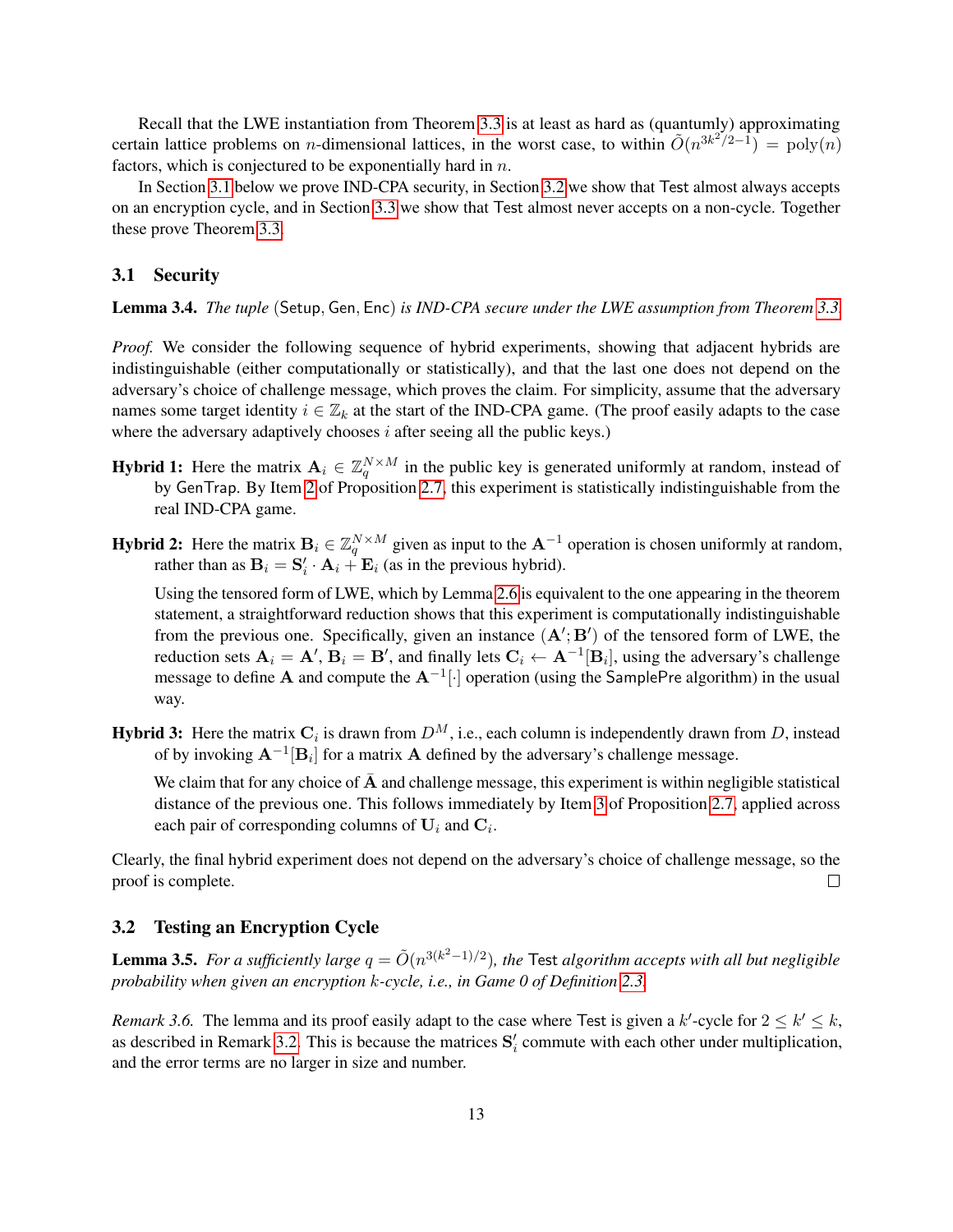*Proof.* We have  $((i, \mathbf{A}_i), \mathbf{R}_i) \leftarrow$  Gen $(i, \bar{\mathbf{A}})$  and  $\mathbf{C}_i \leftarrow \text{Enc}((i, \mathbf{A}_i), \mathbf{R}_{i-1})$  for each  $i \in \mathbb{Z}_k$ , where all arithmetic in the subscripts is modulo k. Notice that when encrypting secret key  $\mathbf{R}_{i-1}$  to produce  $\mathbf{C}_i$ , the encryption algorithm performs the  $A^{-1}$  operation for  $A = A_{i-1}$ . We therefore have

$$
\mathbf{C}_{i} \leftarrow \mathbf{A}_{i-1}^{-1} \left[ \mathbf{S}_{i}' \cdot \mathbf{A}_{i} + \mathbf{E}_{i} \right] \in \mathbb{Z}^{M \times M}
$$
\nwhere\n
$$
\mathbf{S}_{i}' = (\mathbf{I}_{n} \otimes \mathbf{S}_{i} \otimes \mathbf{I}_{n^{k-i-1}})
$$
\n
$$
= (\underbrace{\mathbf{I}_{n} \otimes \cdots \otimes \mathbf{I}_{n}}_{i \text{ terms}} \otimes \mathbf{S}_{i} \otimes \underbrace{\mathbf{I}_{n} \otimes \cdots \otimes \mathbf{I}_{n}}_{k-i-1 \text{ terms}}) \in \mathbb{Z}^{N \times N}
$$

for some error matrices  ${\bf S}_i, {\bf E}_i.$  Notice that because each  ${\bf S}_i$  appears in a different position in its tensor product, the mixed-product property implies that the matrices  $S_i$  commute with each other under multiplication, i.e.,

$$
\mathbf{S}'_i \cdot \mathbf{S}'_j = \mathbf{S}'_j \cdot \mathbf{S}'_i.
$$

Now observe that in Equation [\(3.1\)](#page-11-0), the minuend (left-hand term) of the difference expands as

$$
\mathbf{L} := \mathbf{A}_{k-1} \cdot \mathbf{A}_{k-1}^{-1} [\mathbf{S}'_0 \cdot \mathbf{A}_0 + \mathbf{E}_0] \cdot \mathbf{C}_1 \cdots \mathbf{C}_{k-1}
$$
\n
$$
\approx \mathbf{S}'_0 \cdot \mathbf{A}_0 \cdot \mathbf{A}_0^{-1} [\mathbf{S}'_1 \cdot \mathbf{A}_1 + \mathbf{E}_1] \cdot \mathbf{C}_2 \cdots \mathbf{C}_{k-1}
$$
\n
$$
\approx \mathbf{S}'_0 \cdot \mathbf{S}'_1 \cdot \mathbf{A}_1 \cdot \mathbf{A}_1^{-1} [\mathbf{S}'_2 \cdot \mathbf{A}_2 + \mathbf{E}_2] \cdot \mathbf{C}_3 \cdots \mathbf{C}_{k-1}
$$
\n
$$
\therefore \mathbf{S}'_0 \cdots \mathbf{S}'_{k-1} \cdot \mathbf{A}_{k-1}.
$$
\n
$$
(\text{error } \mathbf{S}'_0 \cdot \mathbf{E}_1 \cdot \mathbf{C}_2 \cdots \mathbf{C}_{k-1})
$$
\n
$$
(\text{error } \mathbf{S}'_0 \cdot \mathbf{E}_1 \cdot \mathbf{C}_2 \cdots \mathbf{C}_{k-1})
$$
\n
$$
(\text{error } \mathbf{S}'_0 \cdots \mathbf{S}'_{k-2} \cdot \mathbf{E}_{k-1})
$$

(We analyze the error terms below.) Similarly, the subtrahend (right-hand term) of the difference expands in the same way as

$$
\mathbf{R} := \mathbf{A}_0 \cdot \mathbf{C}_1 \cdots \mathbf{C}_{k-1} \cdot \mathbf{C}_0 \approx \mathbf{S}'_1 \cdots \mathbf{S}'_{k-1} \cdot \mathbf{S}'_0 \cdot \mathbf{A}_0
$$
  
=  $\mathbf{S}'_0 \cdot \mathbf{S}'_1 \cdots \mathbf{S}'_{k-1} \cdot \mathbf{A}_0$ ,

with error terms as in the previous expansion, but with all the subscripts incremented (modulo  $k$ ). Finally, observe that

$$
(\mathbf{L}-\mathbf{R})\cdot\bar{\mathbf{I}}\approx\mathbf{S}'_0\cdots\mathbf{S}'_{k-1}\cdot(\mathbf{A}_{k-1}-\mathbf{A}_0)\cdot\bar{\mathbf{I}}=\mathbf{0},
$$

where the approximation includes the errors (times  $\bar{I}$ ) from both of the above expansions.

It remains analyze the error terms from the above expansions. Recall that each  $\mathbf{E}_i$  and  $\mathbf{S}_i$  is made up of independent entries drawn from  $\chi$ , which is subgaussian with parameter  $O(\sqrt{n})$ . Similarly, by Item [4](#page-9-1) of Proposition [2.7,](#page-8-0) every  $C_i$  has independent subgaussian columns with parameter  $\tilde{O}(M)$ . Therefore, by Proposition [2.1,](#page-6-2)

$$
s_1(\mathbf{E}_i) = O(\sqrt{nM}), \quad s_1(\mathbf{S}'_i) = s_1(\mathbf{S}_i) = O(n), \quad s_1(\mathbf{C}_i) = \tilde{O}(M^{3/2})
$$

except with negligible probability. It follows that in the analysis of  $L, R$  above, the spectral norm of each error matrix—and thereby the magnitude of every entry—is bounded by  $\tilde{O}(n^{1/2} \cdot M^{3k/2-1})$ . Taking a sufficiently large  $q = \tilde{O}(n^{3(k^2-1)/2})$  ensures that every entry in the sum of the error matrices has magnitude less than  $q/4$ , so the tester accepts.  $\Box$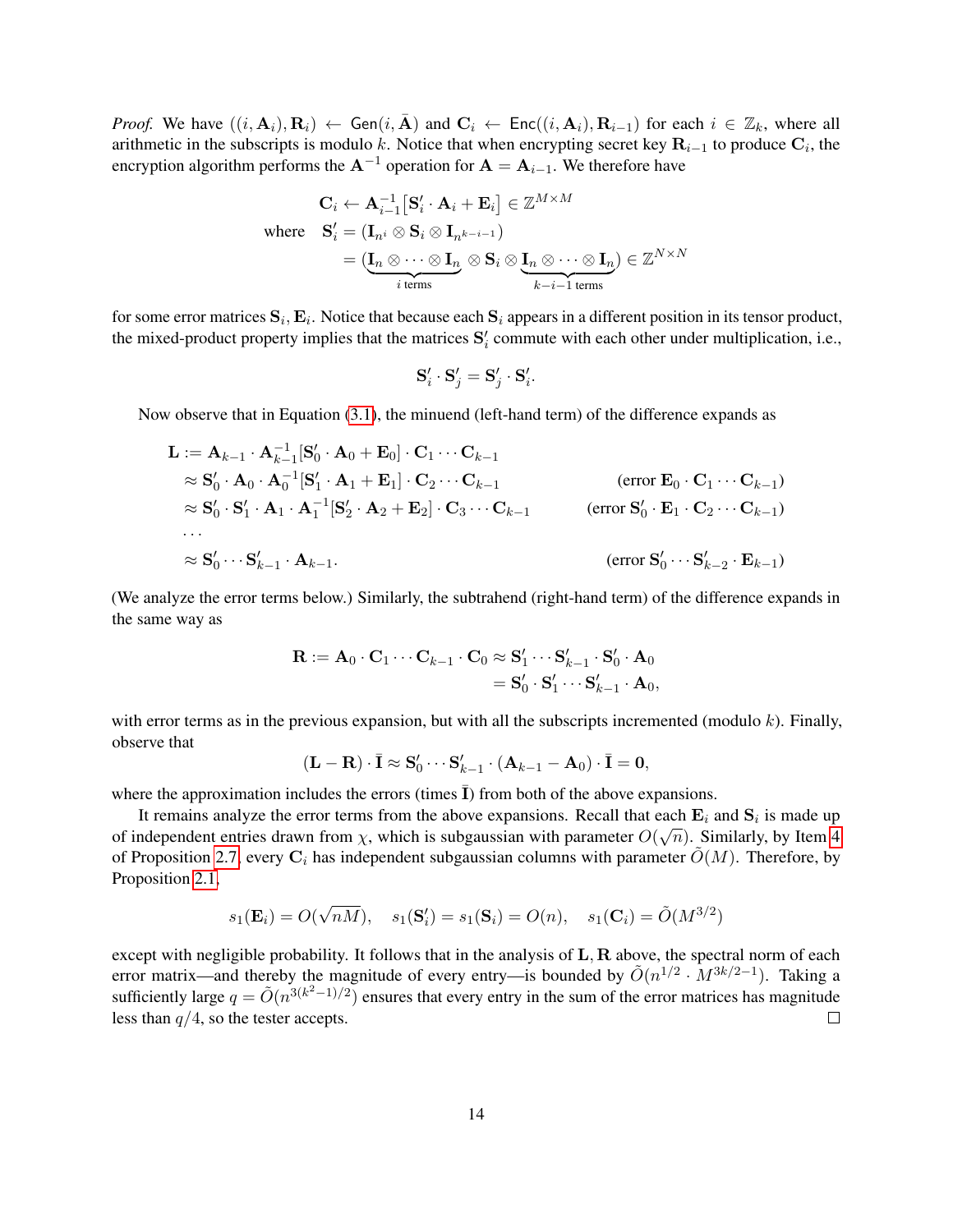## <span id="page-14-1"></span>3.3 Testing a Non-Cycle

Lemma 3.7. *Under the LWE assumption from Theorem [3.3,](#page-11-1) the* Test *algorithm accepts with only negligible probability when given ciphertexts that all encrypt zero, i.e., in Game 1 of Definition [2.3.](#page-6-1)*

*Proof.* We consider the following sequence of hybrid experiments for generating the tester's input. We show that successive hybrids are indistinguishable (either computationally or statistically), which implies that the tester's acceptance probability differs by only a negligible amount in successive hybrids. Moreover, we show that its acceptance probability in the final hybrid is exponentially small, which proves the claim.

**Hybrid 1:** here the public keys  $A_i$  are uniformly random and independent (modulo their common prefix A), and each ciphertext  $\mathbf{C}_i$  is independently sampled from  $D^M$ .

Following the proof of Lemma [3.4,](#page-12-2) this experiment is computationally indistinguishable from the real one (under the LWE assumption), and hence the tester's acceptance probability is only negligibly different in the two experiments.

**Hybrids 2, 3, ...,**  $k + 1$ : in hybrid 2, in the cycle-test algorithm (Equation [\(3.1\)](#page-11-0)) we replace  $\mathbf{A}_{k-1} \cdot \mathbf{C}_0$  with a uniformly random  $A'_0$ , and similarly replace  $A_0 \cdot C_1$  with a uniformly random  $A'_1$  (both independent of everything else). Hybrids 3 through  $k + 1$  are defined similarly, so that the final cycle-test algorithm simply tests whether  $(A'_{k-1} - A'_0) \cdot \bar{I} \in (-q/4, q/4) \pmod{q}$  for uniformly random and independent  $\mathbf{A}'_{k-1}$ ,  $\mathbf{A}'_0$ . Clearly, this test accepts with probability bounded by the negligible quantity  $2^{-N \cdot \bar{M}} \leq 2^{-n}$ .

We claim that each of these hybrids is within negligible statistical distance of the previous one. For Hybrid 2 this follows by Item [1](#page-8-2) of Proposition [2.7:](#page-8-0) because  $A_{k-1}$ ,  $A_0$  are uniformly random, and  $C_0$ ,  $C_1$  are independent,  $A_{k-1} \cdot C_0$  and  $A_0 \cdot C_1$  are negligibly far from uniformly random and independent. (This is where we use the fact that  $k \geq 2$ .) The same argument applies for subsequent hybrids. This completes the proof.  $\Box$ 

# <span id="page-14-0"></span>4 Ring-LWE Construction

In this section we present a  $k$ -cycle tester that is IND-CPA secure assuming the hardness of ring-LWE (RLWE), appropriately parameterized. The construction works very similarly to the plain LWE one from Section [4.](#page-14-0) However, it is not limited to constant  $k = O(1)$ , but can be instantiated for any  $k = \text{poly}(\lambda)$ , because it does not use the tensoring technique. The scheme involves the following parameters:

- the ring  $R = \mathbb{Z}[X]/(X^n + 1)$  for power-of-two n, the standard ring-LWE error distribution  $\chi$  over R, and an integer modulus  $q$  (which we instantiate below);
- $\bar{m} < m = \tilde{O}(\log q)$ , where  $\bar{m}, m$  are the dimensions associated with the ring-based GenTrap for parameters  $R, q$ ;
- The secret-key and message spaces are both  $R$ , the randomness/trapdoor space of the ring-based GenTrap.

The construction is as follows.

• Setup(): output a uniformly random  $\bar{\mathbf{a}} \in R^{\bar{m}}_{q}$ .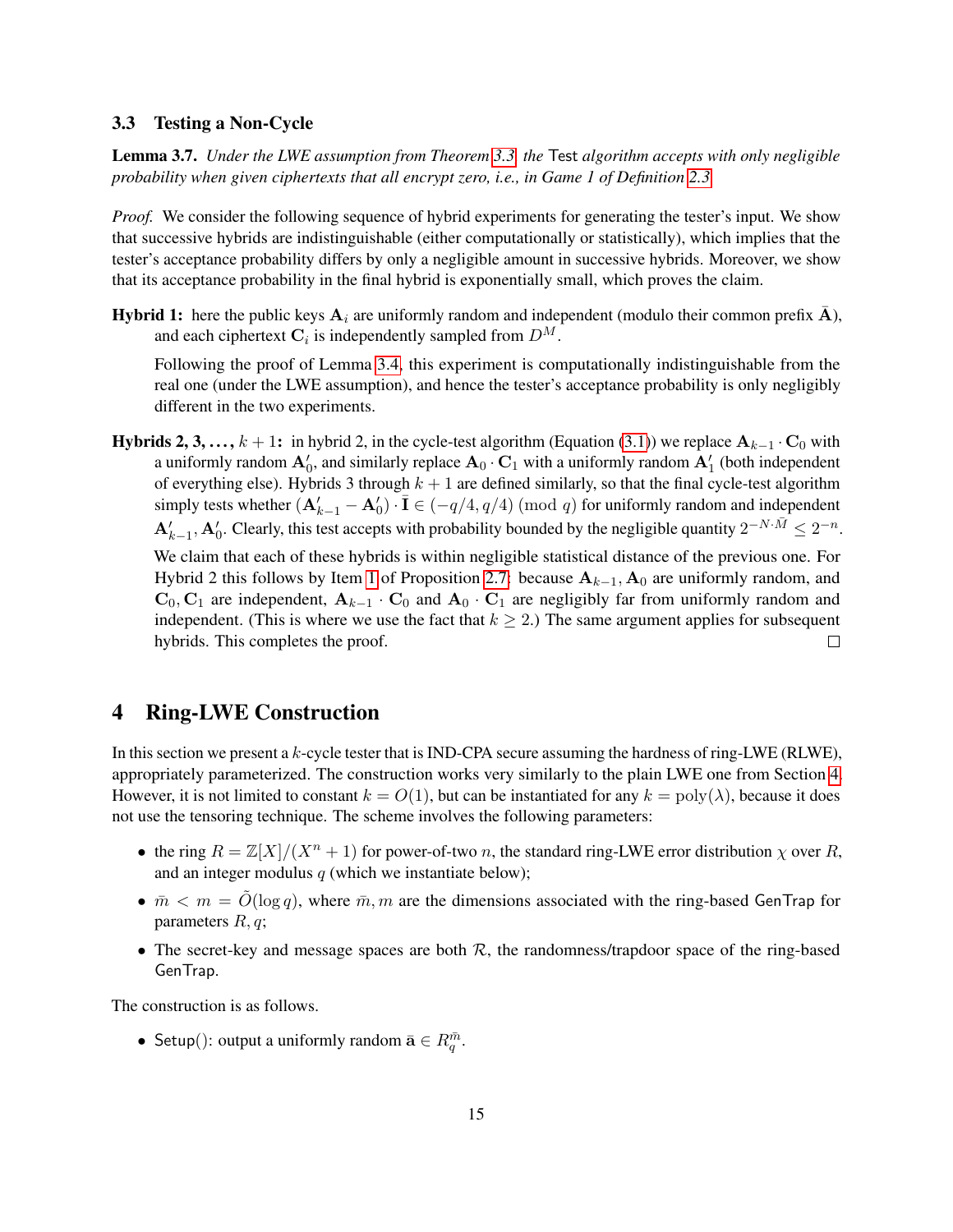- Gen( $\bar{a}$ ): let  $a \leftarrow$  GenTrap( $\bar{a}$ ; R) for  $R \leftarrow \mathcal{R}$ . Output a as the public key and the trapdoor R as the secret key.
- Enc( $a, R \in \mathcal{R}$ ): let  $v \leftarrow$  GenTrap( $\bar{a}; R$ ) where  $v \in R_q^m$ . Choose  $s \leftarrow \chi$  and  $e \leftarrow \chi^m$ . Output the ciphertext

<span id="page-15-2"></span>
$$
\mathbf{C} \leftarrow \mathbf{v}^{-1}[s \cdot \mathbf{a} + \mathbf{e}] \in R^{m \times m},
$$

where the  $v^{-1}$  operation is performed using the trapdoor **R**.

• Test $((a_i, C_i)_{i \in \mathbb{Z}_k})$ : Given public keys  $a_i$  and ciphertexts  $C_i$ , check whether

$$
(\mathbf{a}_{k-1}\cdot\mathbf{C}_0\cdot\mathbf{C}_1\cdots\mathbf{C}_{k-1}-\mathbf{a}_0\cdot\mathbf{C}_1\cdots\mathbf{C}_{k-1}\cdot\mathbf{C}_0)\cdot\overline{\mathbf{I}}\in\mathcal{Q}^{\bar{m}}\pmod{q},\tag{4.1}
$$

where  $\bar{\mathbf{I}} = \begin{pmatrix} \mathbf{I}_{\bar{m}} \\ \mathbf{0} \end{pmatrix} \in R^{m \times \bar{m}}$ , and  $\mathcal{Q} \subseteq R$  is the set of ring elements whose coefficients (with respect to the standard power basis) all are in  $(-q/4, q/4)$ .

In the remainder of this section we prove the following theorem:

<span id="page-15-0"></span>**Theorem 4.1.** For any  $k = \text{poly}(\lambda)$  and a sufficiently large  $q = \tilde{O}(nk)^{O(k)}$ , the above scheme is a k'-cycle *tester for*  $2 \leq k' \leq k$ , assuming the hardness of decision-RLWE<sub>R,q,X,m</sub>.

Recall that the Ring-LWE instantiation from Theorem [4.1](#page-15-0) is at least as hard as (quantumly) approximating certain lattice problems on ideal lattices in R, in the worst case, to within  $\tilde{O}(nk)^{\tilde{O}(k)}$  factors.

In Section [4.1](#page-15-1) below we prove IND-CPA security, in Section [4.2](#page-16-0) we show that Test almost always accepts on an encryption cycle, and in Section [4.3](#page-16-1) we show that Test almost never accepts on a non-cycle. Together these prove Theorem [4.1.](#page-15-0)

#### <span id="page-15-1"></span>4.1 Security

<span id="page-15-3"></span>Lemma 4.2. *The tuple* (Setup, Gen, Enc) *is IND-CPA secure under the RLWE assumption from Theorem [4.1.](#page-15-0)*

*Proof.* To prove that the scheme satisfies IND-CPA security, we consider the following sequence of hybrids. We show that adjacent hybrids are indistinguishable, either computationally or statistically.

- Hybrid 1: Here we generate the public key a uniformly at random, instead of by using GenTrap. By Item [2](#page-10-0) of Proposition [2.12,](#page-10-1) this game is within negligible statistical distance of the real game.
- **Hybrid 2:** Here we generate the ciphertext  $C = v^{-1}[b]$  using a uniformly random  $b \leftarrow R_q^m$ , rather than using  $\mathbf{b} = s \cdot \mathbf{a} + \mathbf{e}$ .

We claim that this game is computationally indistinguishable from the previous one, under the RLWE assumption. This follows by a straightforward reduction: given input  $(a, b) \in R_q^m \times R_q^m$ , the reduction sets the public key as a, and then computes the ciphertext  $C \leftarrow v^{-1}[b]$  using the adversary's challenge message to define v and compute the  $v^{-1}[\cdot]$  operation (using the SamplePre algorithm) in the usual way.

**Hybrid [3](#page-10-2):** Here we draw the ciphertext matrix from  $D^m$ , instead of by invoking  $v^{-1}$ . By Item 3 of Proposition [2.12,](#page-10-1) this hybrid is statistically indistinguishable from the previous one, for any choice of the challenge message.

Because the final hybrid does not depend on the challenge message, we have the desired result.  $\Box$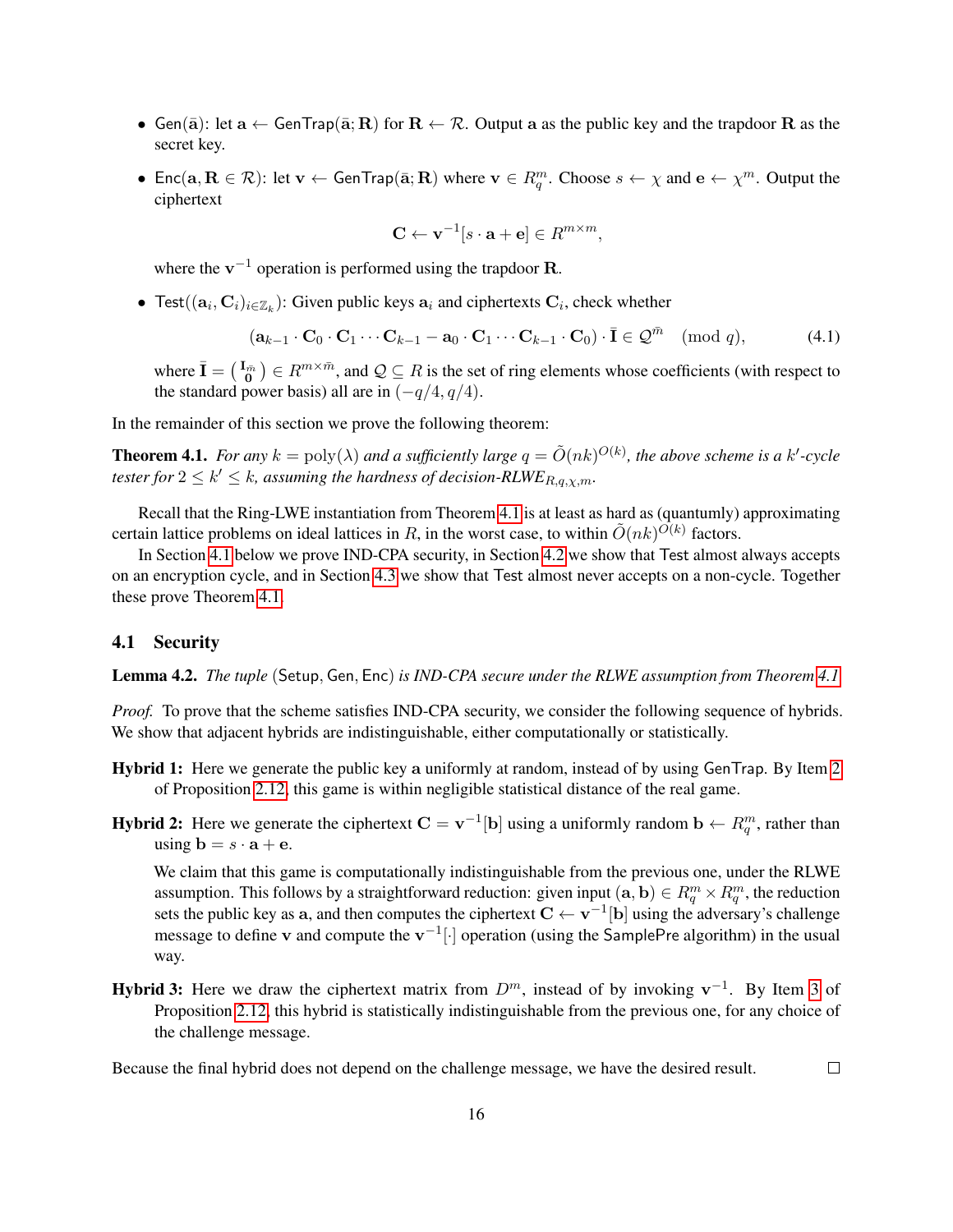# <span id="page-16-0"></span>4.2 Testing an Encryption Cycle

**Lemma 4.3.** For a sufficiently large  $q = \tilde{O}(nk)^{O(k)}$ , the Test algorithm accepts with all but negligible *probability when given an encryption* k*-cycle, i.e., in Game 0 of Definition [2.3.](#page-6-1)*

*Proof.* For input  $(a_i, C_i)_{i \in \mathbb{Z}_k}$ , we have

$$
\mathbf{C}_i \leftarrow \mathbf{a}_{i-1}^{-1} [s_i \cdot \mathbf{a}_i + \mathbf{e}_i]
$$

for some  $s_i \leftarrow \chi$  and  $\mathbf{e}_i \leftarrow \chi^m$ . Moreover, by commutativity of R we have  $s_i s_j = s_j s_i$  for any  $i, j \in \mathbb{Z}_k$ . Now for the left-hand term of Equation [\(4.1\)](#page-15-2) we have

$$
l := \mathbf{a}_{k-1} \cdot \mathbf{a}_{k-1}^{-1} [s_0 \cdot \mathbf{a}_0 + \mathbf{e}_0] \cdot \mathbf{C}_1 \cdots \mathbf{C}_{k-1}
$$
  
\n
$$
\approx s_0 \cdot \mathbf{a}_0 \cdot \mathbf{a}_0^{-1} [s_1 \cdot \mathbf{a}_1 + \mathbf{e}_1] \cdot \mathbf{C}_2 \cdots \mathbf{C}_{k-1}
$$
  
\n
$$
\approx s_0 \cdot s_1 \cdot \mathbf{a}_1 \cdot \mathbf{a}_1^{-1} [s_2 \cdot \mathbf{a}_2 + \mathbf{e}_2] \cdot \mathbf{C}_3 \cdots \mathbf{C}_{k-1}
$$
  
\n
$$
\therefore \text{ (error } s_0 \cdot \mathbf{e}_1 \cdot \mathbf{C}_2 \cdots \mathbf{C}_{k-1})
$$
  
\n
$$
\approx s_0 \cdots s_{k-1} \cdot \mathbf{a}_{k-1}.
$$
  
\n
$$
(\text{error } s_0 \cdot \mathbf{e}_1 \cdot \mathbf{C}_2 \cdots \mathbf{C}_{k-1})
$$
  
\n
$$
(\text{error } s_0 \cdot \cdots s_{k-2} \cdot \mathbf{e}_{k-1})
$$

(We analyze the error terms below.) Similarly, for the right-hand term of Equation [\(4.1\)](#page-15-2), we have

$$
\mathbf{r} := \mathbf{a}_0 \cdot \mathbf{C}_1 \cdots \mathbf{C}_{k-1} \cdot \mathbf{C}_0 \approx s_1 \cdots s_{k-1} \cdot s_0 \cdot \mathbf{a}_0
$$

$$
= s_0 \cdots s_{k-1} \cdot \mathbf{a}_0,
$$

with error terms as in the previous expansion, but with all the subscripts incremented (modulo  $k$ ). Therefore,

$$
(\mathbf{l}-\mathbf{r})\cdot\bar{\mathbf{l}}\approx s_0\cdots s_{k-1}\cdot(\mathbf{a}_{k-1}-\mathbf{a}_0)\cdot\bar{\mathbf{l}}=\mathbf{0},
$$

where the approximation includes the errors from the expansions of both l and r, and where we use the fact that  $\mathbf{a}_i \cdot \bar{\mathbf{I}} = \bar{\mathbf{a}}$  for every  $i \in \mathbb{Z}_k$ .

It remains to analyze the error terms. Recall that each  $e_i$  is made up of independent entries from  $\chi$ . Also, each secret  $s_i$  comes from  $\chi$ . Lastly, each ciphertext  $\mathbf{C}_i \in \mathbb{R}^{m \times m}$  is drawn as some  $\mathbf{a}^{-1}[\cdot]$ . Then by Equation [\(2.1\)](#page-10-3), Proposition [2.9,](#page-9-2) and Item [4](#page-10-4) of Proposition [2.12,](#page-10-1) we have (except with negligible probability)

$$
s_1(s_i) \leq n^c, \quad s_1(\mathbf{e}_i) \leq \sqrt{m} \cdot n^c, \quad s_1(\mathbf{C}_i) \leq m \cdot n^c
$$

for some universal constant  $c > 1$ . Let e denote the sum of all the error terms in the above approximations for l, r. We have

$$
\|\mathbf{e}\|_{\infty} \le s_1(\mathbf{e}) \le 2k \cdot m^{k-1} \cdot n^{ck}.
$$

Because  $m = \tilde{O}(\log q)$ , for a sufficiently large  $q = \tilde{O}(nk)^{O(k)}$ , Proposition [2.10](#page-9-3) guarantees that every coefficient of every entry of e has the magnitude less than  $q/4$ , and therefore  $e \in \mathcal{Q}^m$  and Test accepts, as desired.  $\Box$ 

#### <span id="page-16-1"></span>4.3 Testing a Non-Cycle

**Lemma 4.4.** *Under the same RLWE assumption from Theorem [4.1,](#page-15-0) for*  $k \geq 2$  *the* Test *algorithm accepts with only negligible probability on ciphertexts that all encrypt zero, i.e., in Game 1 of Definition [2.3.](#page-6-1)*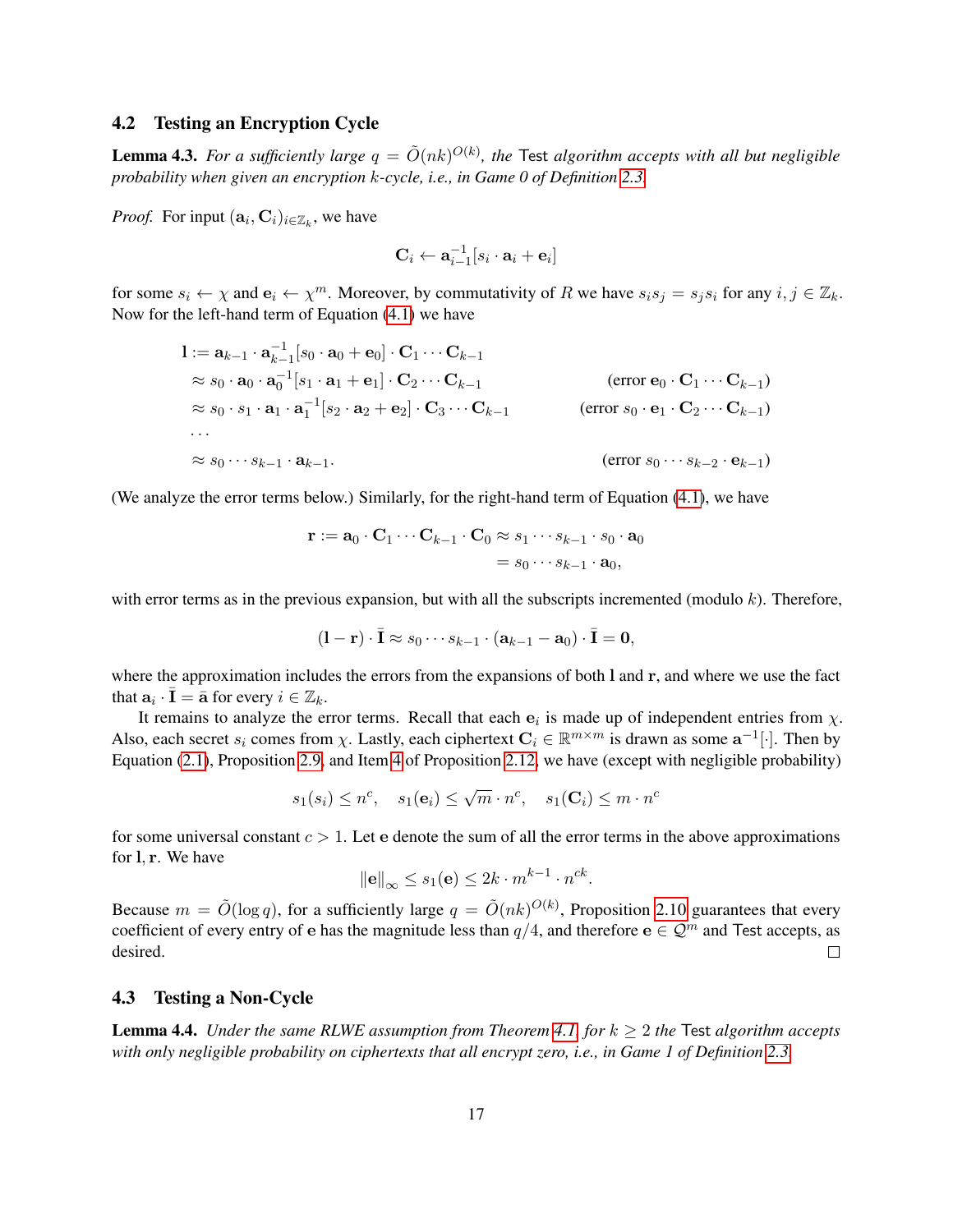*Proof.* We consider the following sequence of hybrids. We show that adjacent hybrids are indistinguishable, either computationally or statistically. Hence, the tester's acceptance probability differs by only a negligible amount in successive hybrids.

- Hybrid 1: In this hybrid, the public keys are uniformly random and independent (modulo their common prefix  $\bar{a}$ ), and each ciphertext is sampled independently from  $D^m$ . Following the proof of Lemma [4.2,](#page-15-3) this hybrid is computationally indistinguishable from real game.
- Hybrids 2, 3, ...,  $k + 1$ : In the second hybrid, in Equation [\(4.1\)](#page-15-2) we replace  $a_{k-1} \cdot C_0$  with a uniformly random  $a'_0$  and replace  $a_0 \cdot C_1$  with a uniformly random  $a'_1$ . We define hybrids 3 through  $k + 1$ similarly. Hence, the final algorithm tests whether  $(a'_{k-1} - a'_0) \cdot \bar{I} \in \mathcal{Q}^{\bar{m}}$ , where both terms in the difference are uniformly random and independent. The acceptance probability is therefore bounded by  $2^{-n}$ .

Statistical indistinguishability of each of these hybrids from the previous one follows by Item [1](#page-10-5) of Proposition [2.12.](#page-10-1) Therefore, the algorithm rejects on non-cycles with high probability, and proof is complete.  $\Box$ 

# References

- <span id="page-17-8"></span>[ABBC10] T. Acar, M. Belenkiy, M. Bellare, and D. Cash. Cryptographic agility and its relation to circular encryption. In *EUROCRYPT*, pages 403–422. 2010.
- <span id="page-17-0"></span>[ABHS05] P. Adão, G. Bana, J. Herzog, and A. Scedrov. Soundness of formal encryption in the presence of key-cycles. In *ESORICS*, pages 374–396. 2005.
- <span id="page-17-2"></span>[ACPS09] B. Applebaum, D. Cash, C. Peikert, and A. Sahai. Fast cryptographic primitives and circularsecure encryption based on hard learning problems. In *CRYPTO*, pages 595–618. 2009.
- <span id="page-17-4"></span>[AP12] J. Alperin-Sheriff and C. Peikert. Circular and KDM security for identity-based encryption. In *Public Key Cryptography*, pages 334–352. 2012.
- <span id="page-17-7"></span>[App11] B. Applebaum. Key-dependent message security: Generic amplification and completeness. In *EUROCRYPT*, pages 527–546. 2011.
- <span id="page-17-3"></span>[BG10] Z. Brakerski and S. Goldwasser. Circular and leakage resilient public-key encryption under subgroup indistinguishability - (or: Quadratic residuosity strikes back). In *CRYPTO*, pages 1–20. 2010.
- <span id="page-17-6"></span>[BGK11] Z. Brakerski, S. Goldwasser, and Y. T. Kalai. Black-box circular-secure encryption beyond affine functions. In *TCC*, pages 201–218. 2011.
- <span id="page-17-5"></span>[BHHI10] B. Barak, I. Haitner, D. Hofheinz, and Y. Ishai. Bounded key-dependent message security. In *EUROCRYPT*, pages 423–444. 2010.
- <span id="page-17-1"></span>[BHHO08] D. Boneh, S. Halevi, M. Hamburg, and R. Ostrovsky. Circular-secure encryption from decision Diffie-Hellman. In *CRYPTO*, pages 108–125. 2008.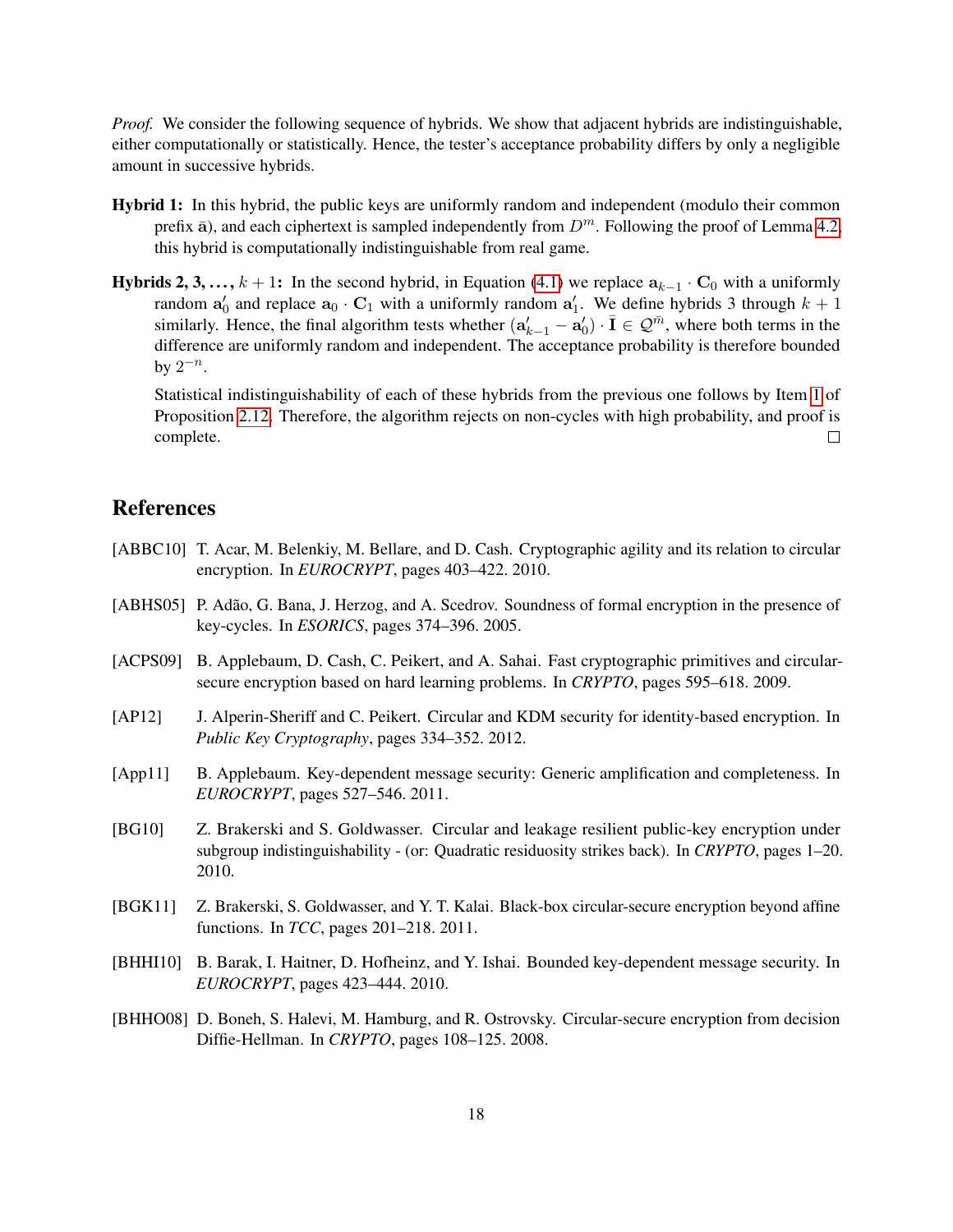- <span id="page-18-7"></span>[BHW15] A. Bishop, S. Hohenberger, and B. Waters. New circular security counterexamples from decision linear and learning with errors. In *ASIACRYPT 2015*, pages 776–800. 2015.
- <span id="page-18-12"></span>[BLP<sup>+</sup>13] Z. Brakerski, A. Langlois, C. Peikert, O. Regev, and D. Stehlé. Classical hardness of learning with errors. In *STOC*, pages 575–584. 2013.
- <span id="page-18-4"></span>[BRS02] J. Black, P. Rogaway, and T. Shrimpton. Encryption-scheme security in the presence of keydependent messages. In *Selected Areas in Cryptography*, pages 62–75. 2002.
- <span id="page-18-6"></span>[CGH12] D. Cash, M. Green, and S. Hohenberger. New definitions and separations for circular security. In *PKC 2012*, pages 540–557. 2012.
- <span id="page-18-1"></span>[CL01] J. Camenisch and A. Lysyanskaya. An efficient system for non-transferable anonymous credentials with optional anonymity revocation. In *EUROCRYPT*, pages 93–118. 2001.
- <span id="page-18-3"></span>[Gen09a] C. Gentry. *A fully homomorphic encryption scheme*. Ph.D. thesis, Stanford University, 2009. <http://crypto.stanford.edu/craig>.
- <span id="page-18-2"></span>[Gen09b] C. Gentry. Fully homomorphic encryption using ideal lattices. In *STOC*, pages 169–178. 2009.
- <span id="page-18-10"></span>[GGH+13] S. Garg, C. Gentry, S. Halevi, M. Raykova, A. Sahai, and B. Waters. Candidate indistinguishability obfuscation and functional encryption for all circuits. In *FOCS*, pages 40–49. 2013.
- <span id="page-18-0"></span>[GM82] S. Goldwasser and S. Micali. Probabilistic encryption. *J. Comput. Syst. Sci.*, 28(2):270–299, 1984. Preliminary version in STOC 1982.
- <span id="page-18-14"></span>[GPV08] C. Gentry, C. Peikert, and V. Vaikuntanathan. Trapdoors for hard lattices and new cryptographic constructions. In *STOC*, pages 197–206. 2008.
- <span id="page-18-8"></span>[KRW15] V. Koppula, K. Ramchen, and B. Waters. Separations in circular security for arbitrary length key cycles. In *TCC*, pages 378–400. 2015.
- <span id="page-18-16"></span>[KW16] V. Koppula and B. Waters. Circular security separations for arbitrary length cycles from LWE. In *CRYPTO*. 2016. To appear.
- <span id="page-18-13"></span>[LPR10] V. Lyubashevsky, C. Peikert, and O. Regev. On ideal lattices and learning with errors over rings. *Journal of the ACM*, 60(6):43:1–43:35, November 2013. Preliminary version in Eurocrypt 2010.
- <span id="page-18-17"></span>[LPR13] V. Lyubashevsky, C. Peikert, and O. Regev. A toolkit for ring-LWE cryptography. In *EURO-CRYPT*, pages 35–54. 2013.
- <span id="page-18-9"></span>[MO14] A. Marcedone and C. Orlandi. Obfuscation  $(\rightarrow)$  (IND-CPA security !  $\rightarrow$  circular security). In *SCN*, pages 77–90. 2014.
- <span id="page-18-15"></span>[MP12] D. Micciancio and C. Peikert. Trapdoors for lattices: Simpler, tighter, faster, smaller. In *EUROCRYPT*, pages 700–718. 2012.
- <span id="page-18-5"></span>[MTY11] T. Malkin, I. Teranishi, and M. Yung. Efficient circuit-size independent public key encryption with KDM security. In *EUROCRYPT*, pages 507–526. 2011.
- <span id="page-18-11"></span>[Pei09] C. Peikert. Public-key cryptosystems from the worst-case shortest vector problem. In *STOC*, pages 333–342. 2009.